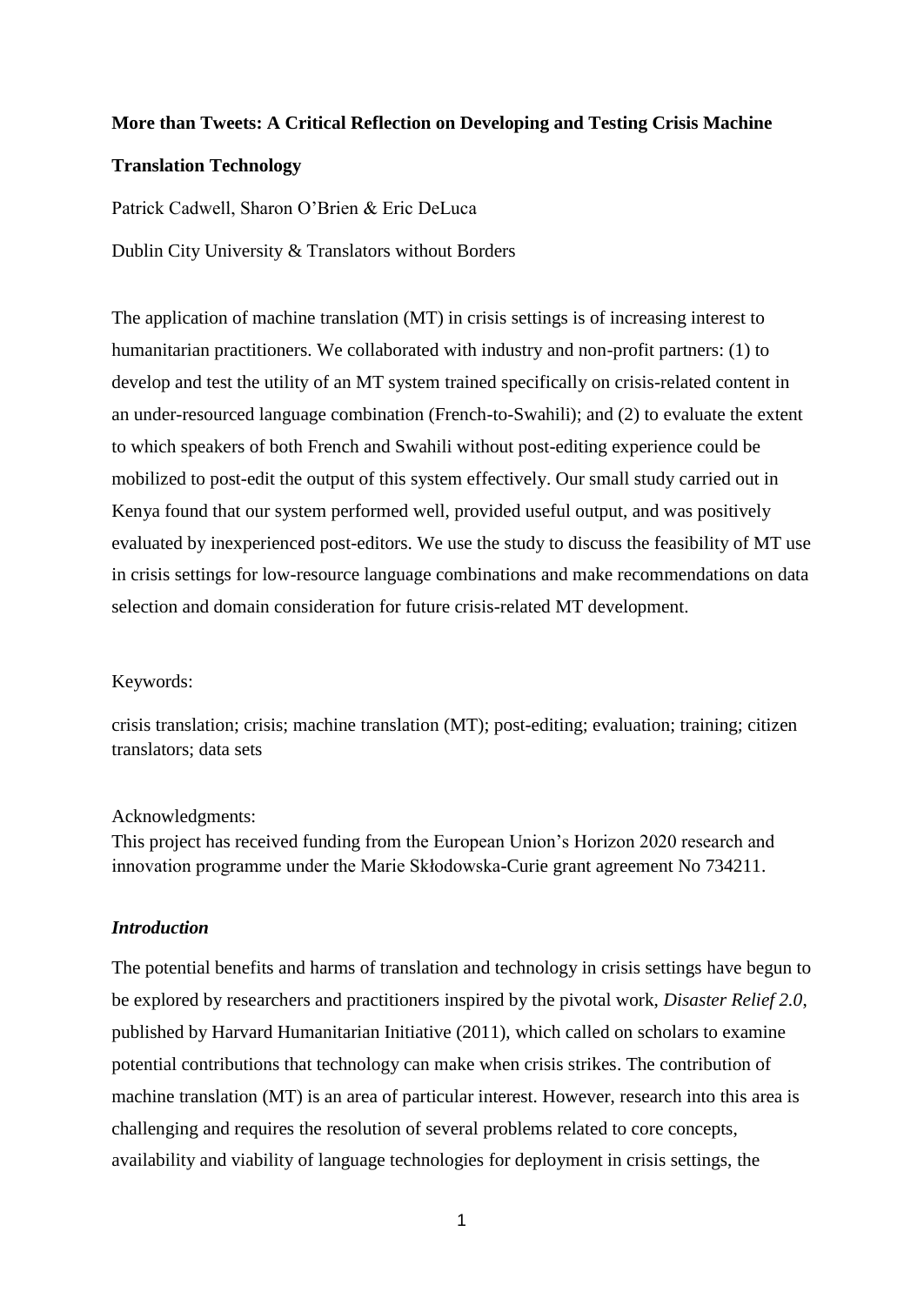human input required to make such technologies useful, and provision of appropriate data sets needed for the development of language technologies. In order to address some of these problems, we carried out a research project in Kenya to develop and test the utility of an MT system trained specifically on crisis-related content (referred to by us as Crisis MT) in an under-resourced language combination (the French-to-Swahili language pair).<sup>1</sup> The feasibility study involved participants translating crisis-related content, post-editing the output of a specially-designed machine translation (MT) system, comparatively evaluating the output of this against a market-leading MT system, and evaluating the quality of the human translations, post-edits, and raw MT output produced in the study. The goal of the study was to test the reasonableness of mobilizing 'citizen translators' (Federici and Cadwell 2018) to work with MT output in a crisis setting in an under-resourced language combination.

In this paper, we begin by reviewing recent research on crisis translation, crisis MT, and the data sets required to develop language technologies for crisis settings. We then describe the design and conduct of a small feasibility study of Crisis MT carried out by us in Kenya in January 2019. We present findings from the study and discuss issues arising from these findings before drawing conclusions from the study and presenting considerations for future Crisis MT development and testing.

#### *Crisis translation: research foci and blind spots*

-

A review of literature written on the communication that takes place during a crisis such as a disease outbreak, a mass migration, or the aftermath of an earthquake quickly establishes that the potential benefits and risks of translation have gone largely unrecognized in policy and research (O'Brien et al. 2018; Federici et al. 2019). There is an extensive body of literature on crisis or disaster management (e.g., Fischer 2008; Haddow et al. 2011; Sphere Project 2013; Thomas et al. 2013; Waugh and Tierney 2007), but only a small number of commentators have acknowledged negative consequences – for instance, misunderstood risks or poor response decisions – when crisis communication is in a second or third language for those affected, or in a language they do not understand at all (e.g., Santos-Hernández and Morrow 2013). Researchers and practitioners have begun to fill this gap by exploring the potential of translation to contribute to positive outcomes in crisis settings (see, e.g., Federici 2016; Federici and Cadwell 2018; O'Brien and Cadwell 2017; Shackleton 2018). One of the

<sup>1</sup> We adopt the following convention when referring to language pairs, MT systems, and parallel corpora: A-to-B (hyphen 'to' hyphen) for unidirectional language pairs and MT systems and A–B (en-dash) for bidirectional language combinations and parallel corpora.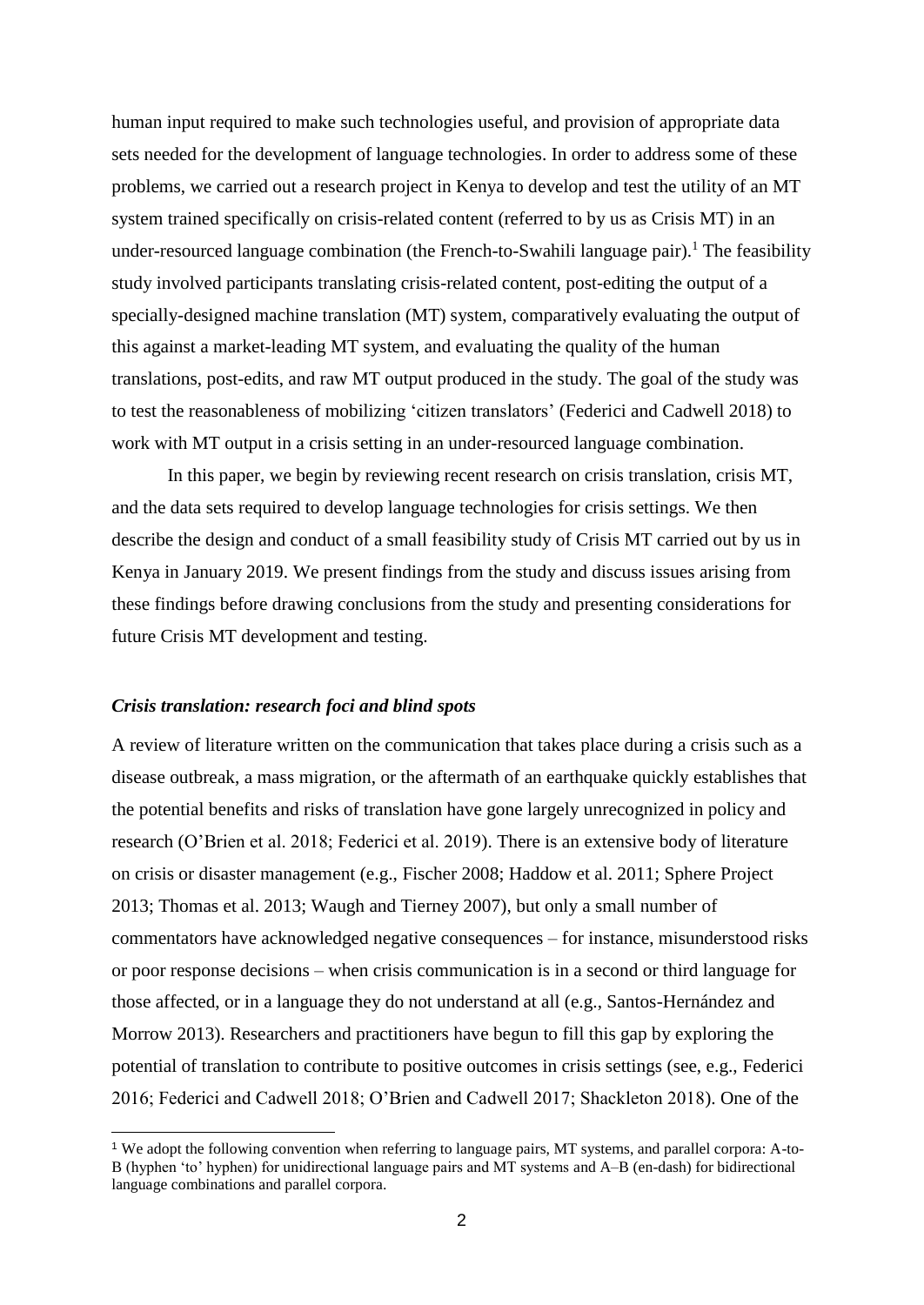main trajectories of this research has been to explore the role of translation technologies and MT in crisis (Cadwell 2016; Cadwell and O'Brien 2016; Federici et al. 2019; O'Brien forthcoming). However, researchers confront an array of problems when carrying out research on MT for crisis contexts.

The research context itself lacks some conceptual clarity. Definitions of crisis are debated (see, e.g., Sellnow and Seeger 2013). Also, practitioners and researchers treat crisis, disaster, and emergency as synonyms or near synonyms (see, e.g., Al-Dahash, Thayaparan, and Kulatunga 2016; Seki 2008, 11). We adopt a broad perspective on crisis in our research. We acknowledge Sellnow and Seeger's (2013, 4–20) review of defining characteristics of a crisis and use it to propose that a crisis is a non-routine event that violates expectations, poses a threat to a social group, and requires a response to mitigate the harm. In our treatment of crisis, we emphasize that responding to one may require external assistance – rendering communication and coordination more significant – and may involve varied timelines (short, medium, and long term) and varied levels of action (individual, local, national, supranational, etc.). As such, a crisis setting in our research could include a road transport accident involving a few casualties or equally a cross-border disease outbreak involving many fatalities. When language and culture are significant elements of the communicative scene in such crisis settings, translation has a role to play.

Availability and viability of MT systems are also problematic issues for crisis settings. MT systems have been deployed successfully in industry to allow human translators to deal with increasingly large volumes of texts speedily (e.g., Castilho et al. 2014; Doherty and O'Brien 2014; Gaspari et al. 2014; Guerberof 2009; Koponen 2012; Moorkens et al. 2015; Plitt and Masselot 2010; Teixeira 2014). At times of crisis, too, large volumes of texts need to be translated quickly. However, the texts most needing quick translation in crises are often not well served by MT: the language combinations required are usually not economically viable enough to sustain a pool of professional translators and associated infrastructure, and data sets of sufficient size and quality are often not available (e.g., in the French-to-Swahili language pair). Recently, there has been an increasing focus on MT for low-resource languages (see, e.g., Liu 2018). Low-resource languages lack the linguistic software and large parallel corpora of quality data required to train MT systems (Karakanta, Dehdari, and van Genabith 2018), though there is not always agreement on what languages can, therefore, be considered as having low resources (Liu 2018). Various approaches to mitigate the low-resource problem are being examined in MT development. Approaches being adopted include 'unsupervised MT', where an MT system is trained on multiple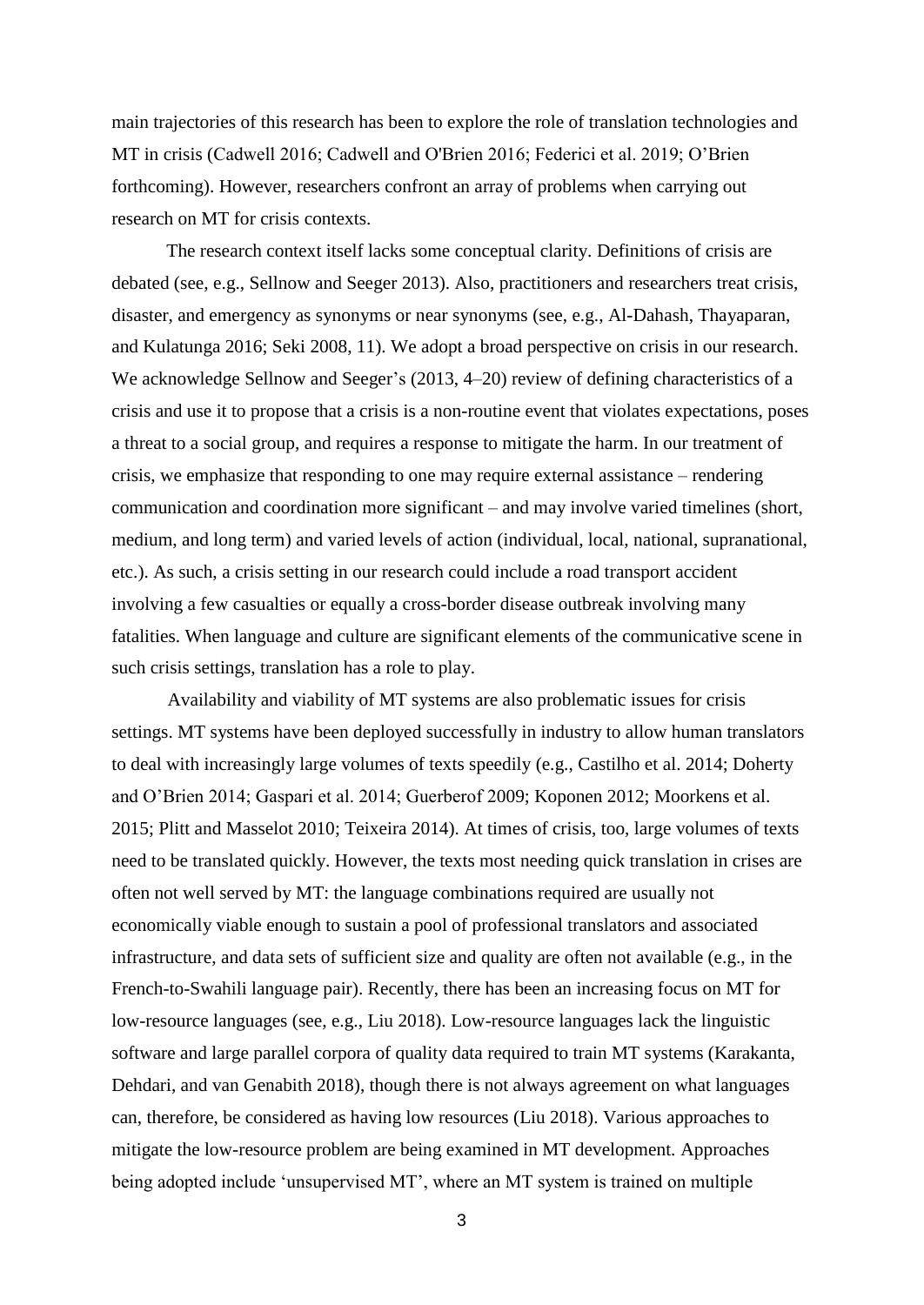languages at the same time without using parallel data, or 'pivoting', where the MT system translates first into an intermediate language and then into the desired target language.<sup>2</sup> The issue of domain-specific adaptation of MT systems is also important to consider. Work has been done to show the benefits for target text quality of domain adaptation and control in statistical MT engines (Kobus, Crego and Senellart, 2017) and research is underway to explore the benefits of domain adaptation for engines constructed within the more recent neural MT paradigm (Chu and Wang 2018).

The only two examples that we know of concerning a rapid, practical deployment of MT for crisis response involve support in Haitian Creole following the Haiti earthquake and Kurdish during the European refugee crisis. Lewis (2010) and Lewis, Munro and Vogel (2011) developed an MT system over a period of days for the Haitian Creole-to-English language pair to assist with communication between responders and the local community in the aftermath of the earthquake that struck Haiti in 2010. Translators without Borders (2016) worked with Prompsit to develop a basic rules-based MT system for the Kurmanji and Sorani dialects of Kurdish. This project was designed to be available offline where it could be more easily integrated into communication efforts on rescue ships in the Mediterranean or remote islands in Greece where connectivity was limited. The lack of ability of international responders to communicate with the locals, the lack of professional translators and interpreters, the lack of a commercial MT system for these languages, and limited digital linguistic resources were the main features that drove these innovations, and these are not likely to be unique to these two crises. A digital divide persists in crisis settings, and many of the world's poorest, least educated, most vulnerable populations are being disadvantaged (Ansari and Petras 2018).

Even when MT exists and can be successfully deployed in a crisis, people may have little experience of or expertise in post-editing the output of these systems to make it more useful for end users because of the infrequent nature of the language combination (Ansari and Petras 2018). To achieve adequate levels of quality from machine translated texts typically requires human intervention in the form of post-editing. The level of intervention required may depend on the use to which the machine translated text will be put. If the text is intended to be published and disseminated widely, significant post-editing may be required. If the text

<sup>2</sup> The unsupervised approach can be used when there is no directly parallel training data, a situation that can arise for low-resource languages. For a deeper explanation and related work, see: https://iconictranslation.com/2018/09/issue-1<u>1-unsupervised-neural-mt/</u>; <https://iconictranslation.com/2019/03/issue-28-hybrid-unsupervised-machine-translation/> (Accessed 19 June 2019).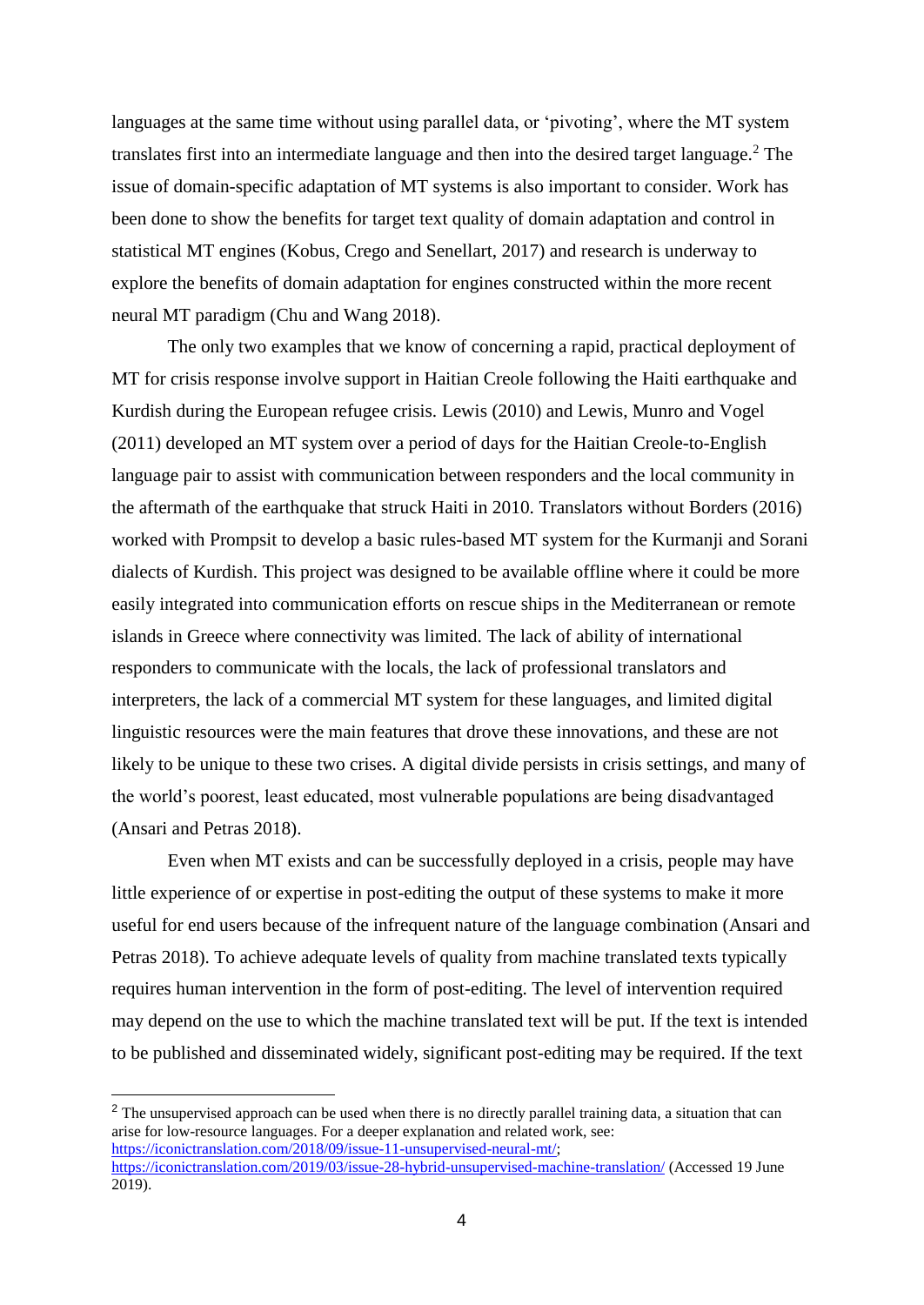is intended to be gisted or assimilated – for instance, to triage important texts for further dissemination – light or even no post-editing may be required. Successful post-editing by humans requires special expertise and skills, for which training is required (Flanagan and Pulsen Christensen 2014; Koponen 2015), and this is even more the case if the post-editors do not already have experience of translation. Humans must evaluate the output of MT systems to decide on its usefulness and this, too, is a complex and demanding undertaking that benefits from training and experience (Castilho et al. 2018).

Sourcing appropriate data to train MT engines for crisis settings is also challenging in various ways. Many data sets of crisis-related information focus on one element in the timeline of a crisis – the 'response' phase that occurs immediately after onset. The disaster response and management field emphasizes a number of phases of crises, typically in a cyclical pattern along short-, medium-, and long-term timelines. A variety of cycles have been used since the 1980s to describe and explain the management of crisis, emergency, and disaster events. Alexander (2002, 5) proposed a now authoritative version comprising four phases: *mitigation* (to reduce future impacts, e.g., through building codes); *preparedness* (to reduce imminent impacts, e.g., through training); *response* (to deal with the immediate aftermath, e.g., through search and rescue); and *recovery* (to restore affected populations to normality, e.g., through temporary housing). Typically, when crisis is mentioned, people think of the response phase and of its immediate information requirements; for instance, entering the keywords 'crisis communication' and 'response' in an academic database will return more than five times as many results as entering 'crisis communication' and any other stage of a crisis.<sup>3</sup> By focusing on 'response' only, crisis technology developers risk overlooking considerable variations in content and text types. Let us point to three examples to illustrate.

TREC-IS is an information retrieval challenge supported by the US National Institute of Standards and Technology (NIST), PSCR (or Public Safety Communications Research Division), and the University of Glasgow.<sup>4</sup> TREC-IS creates information retrieval task challenges for academia and industry to automatically process social media streams during emergencies in order to categorize them and prioritize aid requests. The 'event type profiles' include bombing, earthquake, flood, typhoon/hurricane, wildfire, or shooting profiles. This initiative is very valuable, but it is worth pointing out that the event type profiles are limited

<sup>&</sup>lt;sup>3</sup> At the time of writing, entering 'crisis communication' + 'response' into the Web of Science database returned 408 hits, while entering 'crisis communication' + 'preparedness', 'recovery', or 'mitigation' respectively returned 75, 38, and 14 hits.

<sup>4</sup> See: [http://dcs.gla.ac.uk/~richardm/TREC\\_IS/](http://dcs.gla.ac.uk/~richardm/TREC_IS/) (Accessed 5 March 2019).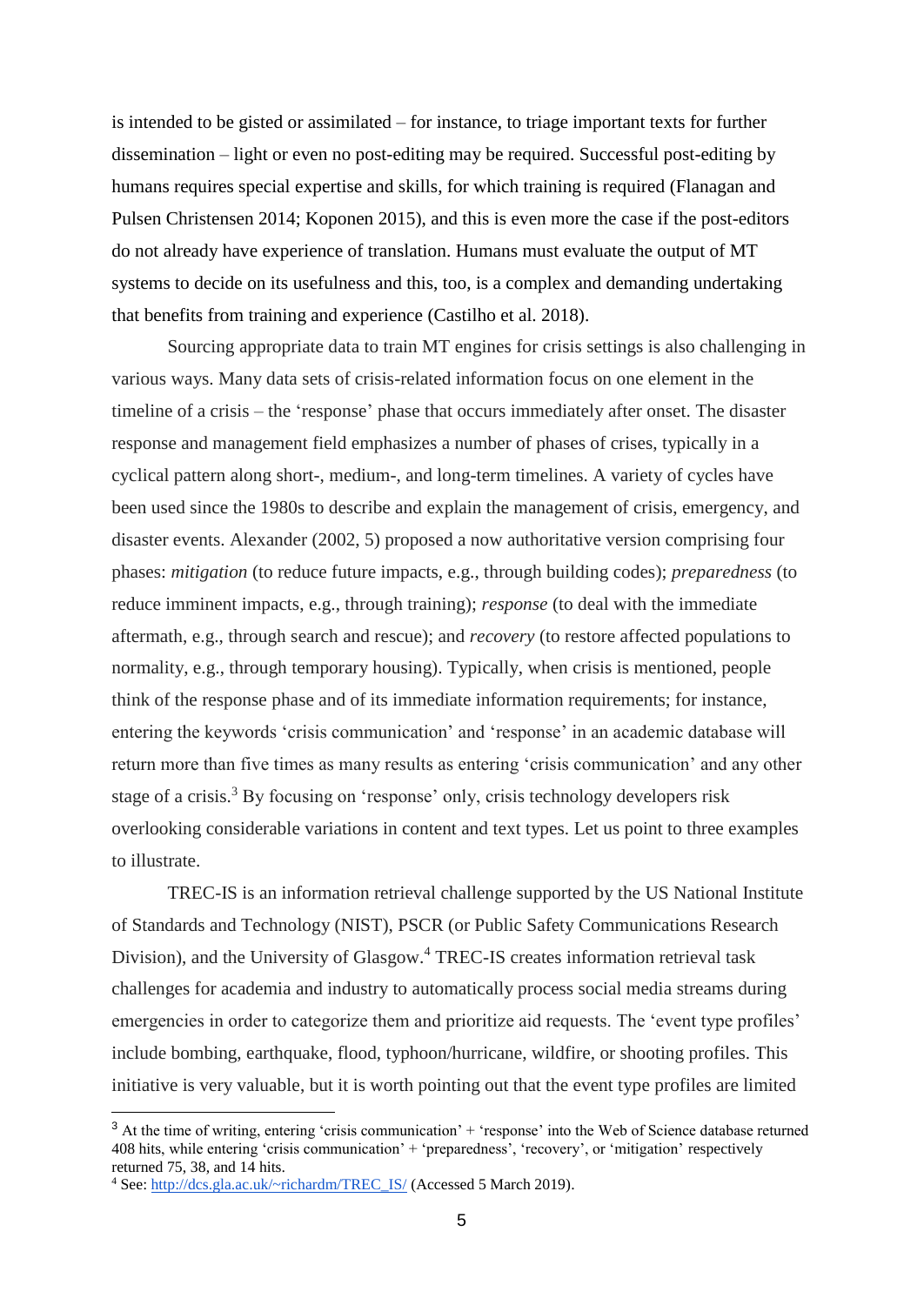(there is no medical emergency, for example), the text type is limited (it analyses social media streams only), and, most importantly for our discussion, (machine) translation is not considered; all tweets and other social media data searched and retrieved are in English. This is valid if the task is only about information retrieval for responders who only speak English. Nonetheless, important tweets from non-English speaking affected locals (or other types of information) are not included.

A similar initiative is the Workshop on Exploitation of Social Media for Emergency Relief and Preparedness (SMERP). The first workshop was held in  $2017<sup>5</sup>$  In this workshop, the data challenges focus on extraction of information and summarization of social media (tweets/microblogs). Though there appears to be some focus on preparedness in one paper, the data involved consists of "[m]icroblogs posted *during* the earthquake in Italy in August 2016" (Mehra and Chandra 2017, 2, our emphasis). One of the papers in this workshop mentions multilingualism in its title (Patel et al. 2017), but the paper has no mention of any specific languages.

A final example worth noting is the US DARPA's LORELEI project. LORELEI stands for Low Resource Languages for Emergent Incidents.<sup>6</sup> According to the description on their website, the goal of this project is "to dramatically advance the state of computational linguistics and human language technology to enable rapid, low-cost development of capabilities of low-resource languages" (Onyshkevych 2014, no pagination). Although MT is factored into this project, the description explicitly states that the research will "not be focused solely on machine translation" and the emphasis is, again, on "situational awareness" in an emerging incident, i.e., the response phase (ibid.). The reason given for not focusing solely on MT, but rather on language technologies to aid situational awareness, is that there would be too much (translated) data to be analysed for *rapid* response to emergent incidences.

This sample of initiatives demonstrates an increasing focus on the importance of information in crisis response, but also a focus from the technological community on the response phase and on information retrieval of English social media content, with little attention given to other languages, to two-way communication, or to other content types and other phases of crises. It could be suggested that this focus is entirely valid because it represents the majority of communication needs in crises. This assumes that 'crisis'

<sup>5</sup> See:<https://www.computing.dcu.ie/~dganguly/smerp2017/>(Accessed 5 March 2019).

<sup>6</sup> See:<https://www.darpa.mil/program/low-resource-languages-for-emergent-incidents> (Accessed 5 March 2019).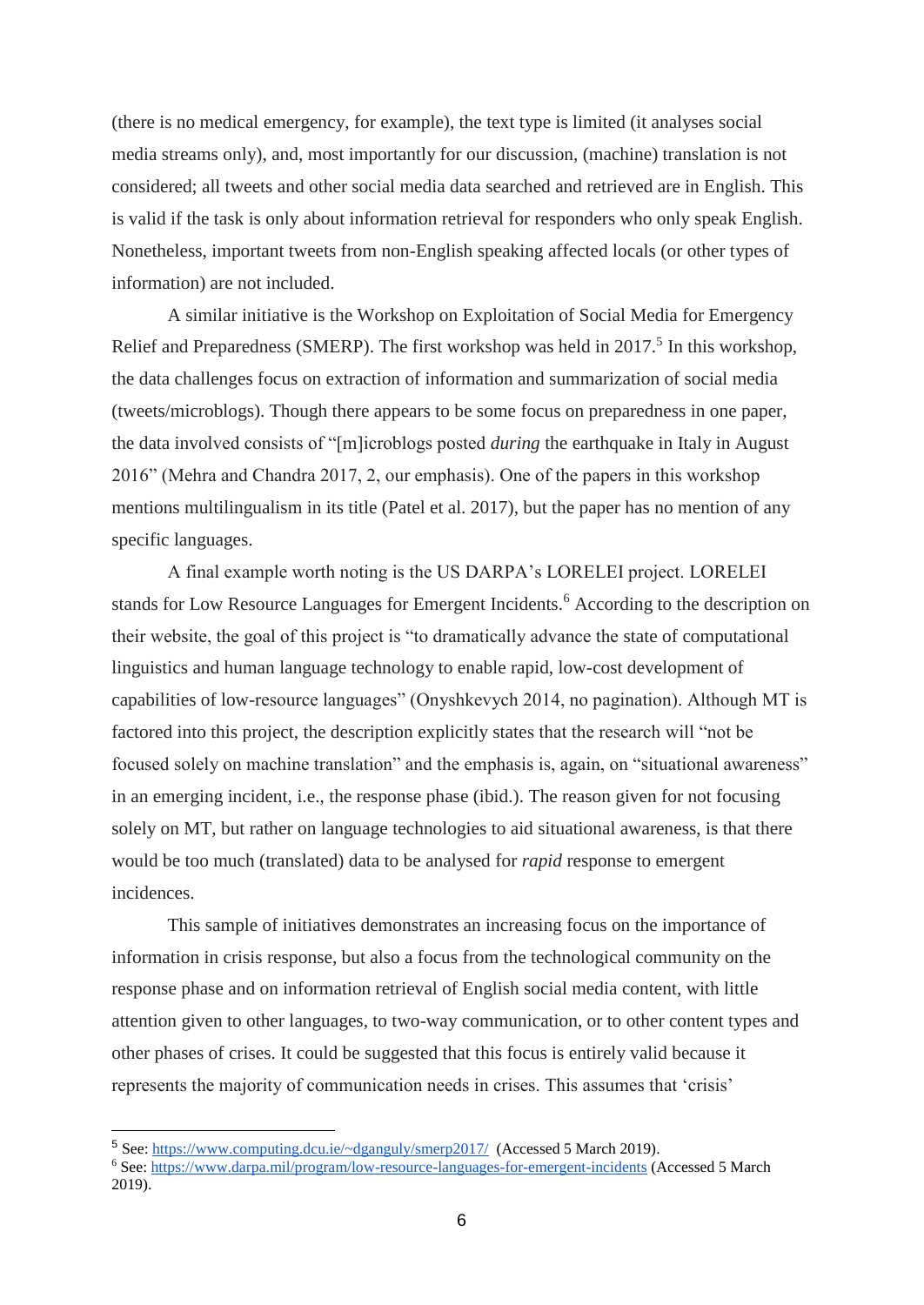represents a neatly bounded domain in which knowledge, terminologies, functions, text types, and so on are shared. However, as we can show in the following section based on data from a related unpublished study carried out by us, the type of information content involved in crises and in crisis translation can be much more varied, encompassing a range of domains rather than a (non-existent) 'crisis' domain.

Social media messaging during the immediate response phase of a crisis is a specific use case which is most relevant during sudden-onset disasters. Yet, this use case is only a small component of overall translation needs during global crisis response work. Non-disaster related crises – arising especially from political insecurity and conflict – are the primary drivers of long-term displacement (see, e.g., IDMC 2018) and often require external support from the United Nations and international non-profit organizations. These institutions primarily operate in English and French, which results in significant needs for translation.

Rapid social media messaging becomes less relevant in conflict-induced displacement, support for refugees and resettlement, and protracted crises. To illustrate the diversity of crisis translation requests in such a setting, Translators without Borders (TWB) analyzed their translation corpora from the Rohingya refugee response in Bangladesh. This particular crisis was selected because it represents a sudden-onset event (around 600,000 Rohingya refugees fled Myanmar for Bangladesh in a matter of weeks) which has turned into a protracted crisis (the vast majority of the displaced population remains in Bangladesh and there is a large presence of national and international organizations supporting the response). Between October 2017 and February 2019, TWB's work in Bangladesh supported 37 different organizations. In total, nearly 700 documents and over 1 million words were translated. For the purposes of analysis, this corpus was refined to 557 unique documents where English was the source language, and the attributes 'deadlines', 'word count', 'type of organization', and 'sector' were analyzed. A 20 percent random sample was selected to focus analysis on two key attributes – target audience and format of the content – and these are reported here.

It should be pointed out however, that there are several areas of potential selection bias in this dataset. TWB did not begin translating in Bangladesh until October 2017; over one month after the initial displacement began. As such, there are emergency messages and rapid response materials that likely occurred in the early days of the response which are not reflected in this data set. However, like TWB, many organizations were still setting up operations during that initial month so there was limited communication for the most part. This data set is also not representative of all types of organizations equally. Among this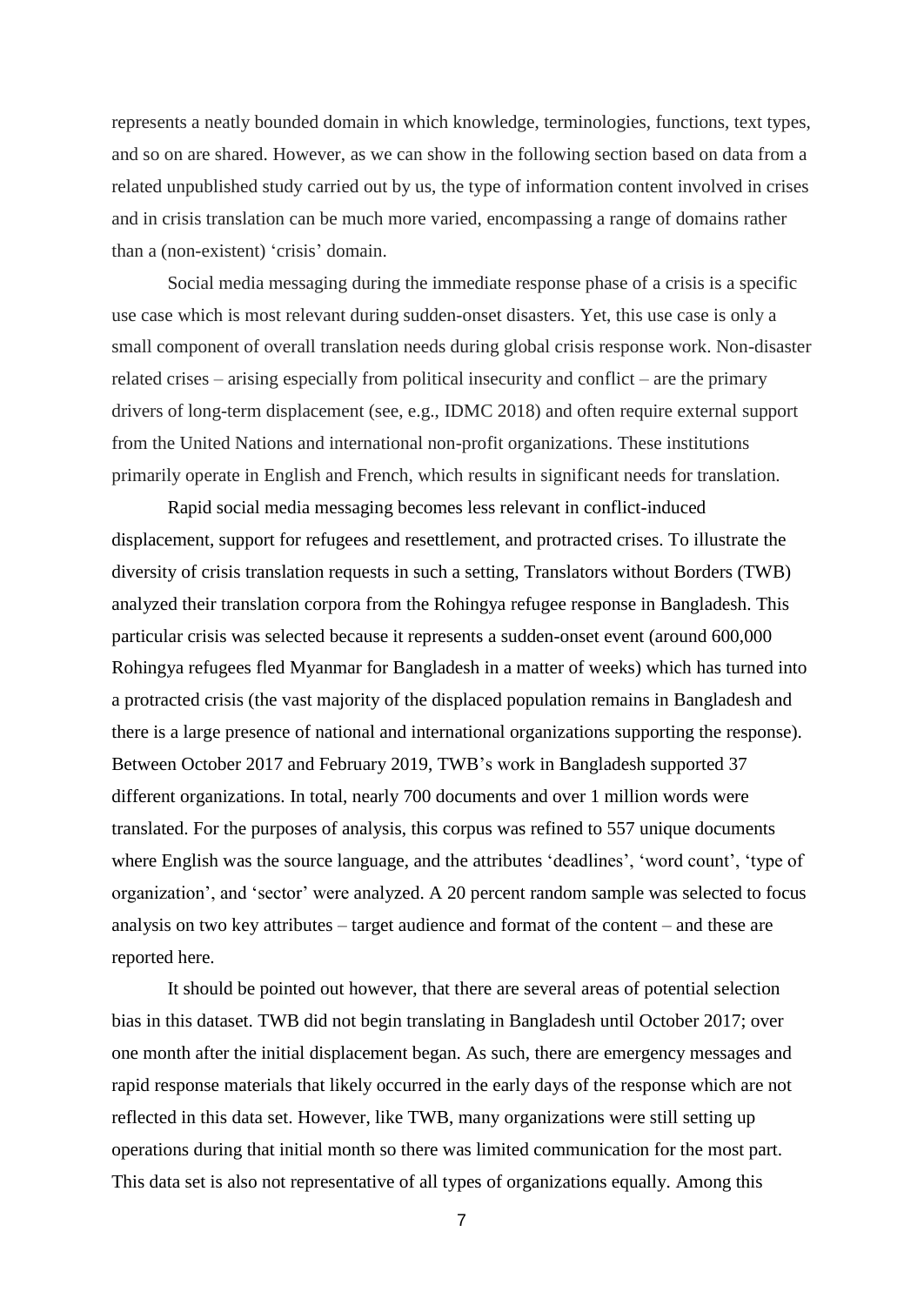corpus, approximately 75 percent of the requests were from international NGOs and 25 percent were from UN agencies. TWB's eligibility criteria for organizations to whom translation services are offered exclude governments, religious institutions without a secular separation, and for profit companies, even if they are active in humanitarian response efforts (TWB 2019). Additionally, TWB does not accept all categories of translations. Legal documents, fundraising or lobbying materials, and human resource documents are all excluded (ibid.). Still, TWB is by far the largest humanitarian translation organization in the world, and the fact that they work with a variety of organizations means the data set is less biased by the specific activities or areas of focus of one organization. So while this corpus is not necessarily representative of all crisis translations that occurred during the Rohingya refugee crisis, it does offer one of the most diverse and informative cross sections of crisis translation work to date.

Generally speaking, translations were neither urgent nor comprised of short strings in the Rohingya refugee crisis. Based on the overall corpus of work, the average translation deadline was 11.2 days (269 hours) and the median deadline was 4.2 days (100 hours). The average word count per request was 1,662 words with a median word count of 794 words. The shortest translation request was for a sign above a building and consisted of 2 words, while the longest request involved 30,972 words of an informal education curriculum targeted at teachers. In four quartile bins, 25 percent of the translation requests had less than 286 words, 25 percent had between 287 and 794 words, 25 percent had between 795 and 1684 words, and the final 25 percent had more than 1,685 words. While many of the translation requests in the fourth quartile could be considered statistical outliers by standard definitions, we have decided not to omit them in the majority of this analysis. These large translation requests represent a significant amount of work and time commitment and are important to consider in the portfolio of translation requests.

Translations were requested in 16 different humanitarian sectors, but the top 3 sectors by word count accounted for 74 percent of all translation work. Table 1 offers three examples of content from each sector selected at random.

-------------------------

## INSERT TAB 1 ABOUT HERE

Table 1. Examples of sectoral content selected at random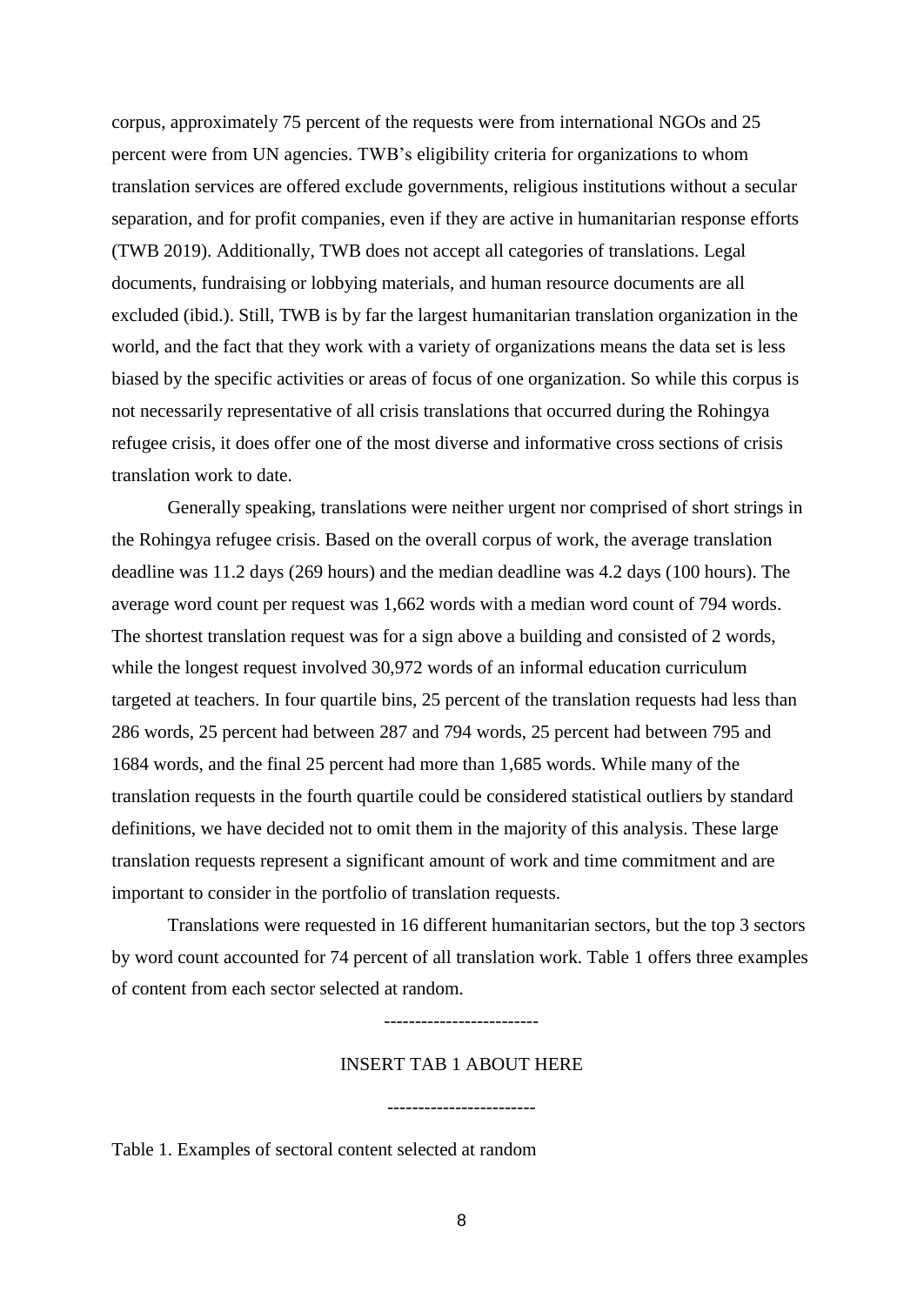There is also often an assumption about crisis translation work that it is focused solely on communicating directly with affected communities. Based on the 20% random sample of the corpus (111 documents), only a quarter of all translation requests were public-facing messages, typically delivered over loudspeakers or the radio in the case of the refugee camps in Bangladesh. Since these messages are usually short, they do not comprise a significant amount of translation work. When controlling for word count, public-facing messaging only accounted for 8 percent of TWB's overall translation workload in Bangladesh. Ordered by word count, the type of content translated included: training materials (60 percent), surveys (21 percent), public messaging (8 percent), newsletters (6 percent), and other content (5 percent). Of this content, only 10 percent of the word count was actually targeted at the affected community, while 52 percent was targeted at humanitarian workers, 37 percent was targeted at teachers, and 1 percent was targeted at doctors or nurses.

In summary, our review of the relevant literature and our own research has shown that translation has gone largely unrecognized in crisis communication until recently, but that the role of translation technologies and MT in crisis settings – viewed broadly by us as anything from a small-scale traffic accident to a large-scale disease outbreak – is of increasing interest. The literature has also shown that MT in the languages required in many crisis settings is either unavailable or unviable and few examples of successful deployment exist so far. When MT does exist, those who use it may have little experience of post-editing and the data on which the MT system has been trained may be overly focused on a limited element of an overall crisis timeline and may fail to consider the wide variety of domains, text types, and forms of communication that can be characteristic of a crisis setting. With this context in mind, we collaborated with our non-profit partner, TWB, and our industry partners, Microsoft Research and Unbabel, to train a French-to-Swahili MT system on crisis-related content and to have it used and evaluated by a group of French- and Swahili-speaking citizen translators in a Kenyan setting to gauge whether Crisis MT could be a feasible solution to communication needs in a future crisis.

#### *Crisis machine translation: a feasibility study*

The Crisis MT engine leveraged corpora of crisis-related translations provided by TWB and allowed us to build, with the help of Microsoft Research and Unbabel, a system that would translate French-to-Swahili.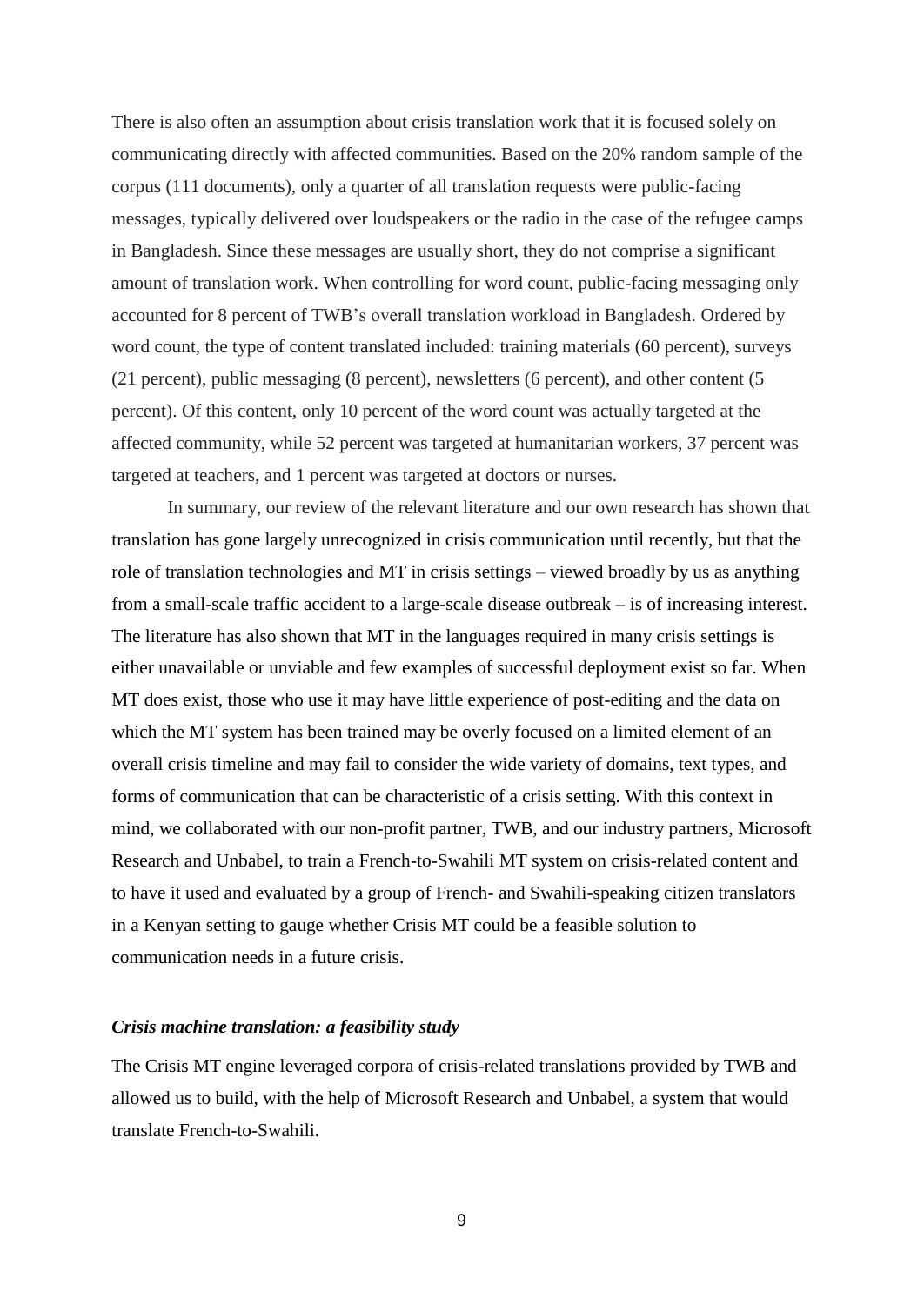The decision to focus on French-to-Swahili was a pragmatic one, grounded in the growing need of TWB to provide better language support in the Ebola crisis in the eastern part of the Democratic Republic of the Congo (DRC). The DRC Ministry of Health and many humanitarian organizations operate primarily in French, yet French is a language mostly understood by the educated and urban populations of eastern DRC. Swahili is a much more effective *lingua franca* for reaching vulnerable communities directly. Despite these needs, it has been difficult to find sufficient translators in these language pairs. The majority of Swahili translators are based in Kenya, Tanzania, or Uganda – three countries where English is the primary international language and French is not widely spoken. As a result, this use case represents a situation where MT could help improve the efficiencies or speed of existing translation services.

Full explanations of the process of development of our Crisis MT engine creation can be found in Cruz Silva et al. (2018) and Liu, Cruz Silva, and Way (2018). In summary here, the French-to-Swahili MT output was created by pivoting on English, that is, by translating from French-to-English and then from English-to-Swahili, due to a lack of parallel data in French–Swahili. The French-to-English engine was trained using one million pairs of randomly selected sentences from the UN Parallel Corpus v1.0 (Ziemski at al. 2016). This model was trained using Marian NMT, a neural MT framework. For the English–Swahili pair, Moses (Koehn et al. 2007) was employed to build the phrase-based Statistical MT (SMT) models. SMT was used for this due to the small size of the parallel corpus. It is generally understood from experiments that SMT outperforms Neural MT when sentence pairs are fewer than one million, depending on the language pairs, however. The 5-gram language models were trained using the SRI Language Toolkit (Stolcke 2002). To obtain word alignment, GIZA++ (Och and Ney 2003) was run on the training data. Minimum error rate training was used to optimize the feature weights. The maximum length of sentences was set as 80. The English–Swahili corpus was prepared from three corpora: 1) 10,406 pairs of parallel data from the general health domain obtained from Microsoft Research; 2) 928 pairs from TWB–Microsoft Research disaster and disease messages; and 3) 6,740 pairs extracted from the TWB Translation Memory. (1) is parallel data collected by Microsoft Research that covers topics such as maternity and health matters in crisis response such as vaccination, food and shelter provision. (2) and (3) were created in collaboration between TWB and Microsoft Research as part of TWB's crisis response translation efforts. These data were shared with us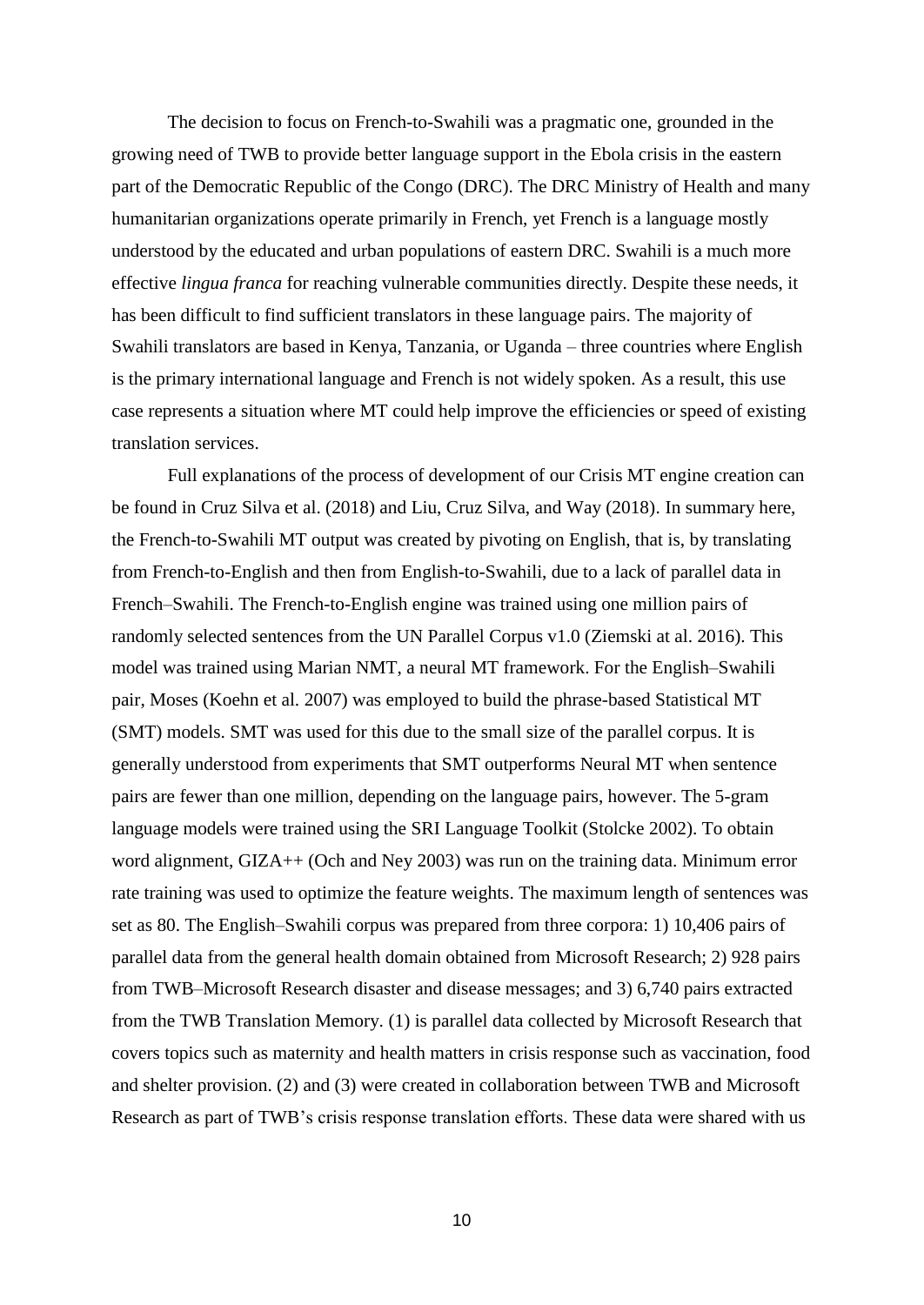since DCU, TWB, and Microsoft Research are all partners in INTERACT, the International Network on Crisis Translation. 7

Our objective in this research was to design a study that would evaluate the extent to which the Crisis MT engine would produce useful text outputs for translators and text users and to evaluate ways in which citizen translators on the ground in a Kenyan setting could be mobilized and trained to post-edit the output of these systems effectively. We follow Federici and Cadwell (2018) in viewing citizen translators as trained or untrained linguists working for a common good, often in a voluntary and ad-hoc capacity. Our participants all spoke French, Swahili, and English, most had little or no experience of translation, either paid or unpaid, and none had prior experience of post-editing. $8$  The main steps in the study are summarized in Table 2. Table 2 is intended as a simple overview to orient readers: all steps are explained and discussed in detail below.

-------------------------

## INSERT TAB 2 ABOUT HERE

------------------------

Table 2. Main steps taken in the study

-

The first element of our study involved sourcing crisis-related messages for translation and post-editing by citizen translators as well as for processing through our Crisis MT. Our goal was to find short, authentic, computer-mediated communication written in French in the domains of health, shelter, and safety and security sent out to affected populations during a crisis. We intended to select texts across all major phases of a crisis as described above and to include a variety of domains and text types. However, our efforts to select a wide variety of crisis-related information across a long timescale were hindered by the fact that many authentic data sets of this kind already available in French had been used by us to train the Crisis MT engine and could not, therefore, be used in any translating, post-editing, or evaluation tasks. Instead, we ran a series of Internet searches online using a selection of keywords in French related to our communicative focus (*alerte, vigilance, risque, santé, abri, securité*) and identified potential sources of relevant communication.

<sup>7</sup> <https://sites.google.com/view/crisistranslation/home> (Accessed: 3 July 2019).

<sup>8</sup> Approximately one third of our participants had no formal experience of working as a translator, either paid or unpaid. Approximately one third again had carried out fewer than ten paid and ten unpaid translation assignments ever. The remainder identified themselves as experienced translators. No participant had postediting experience.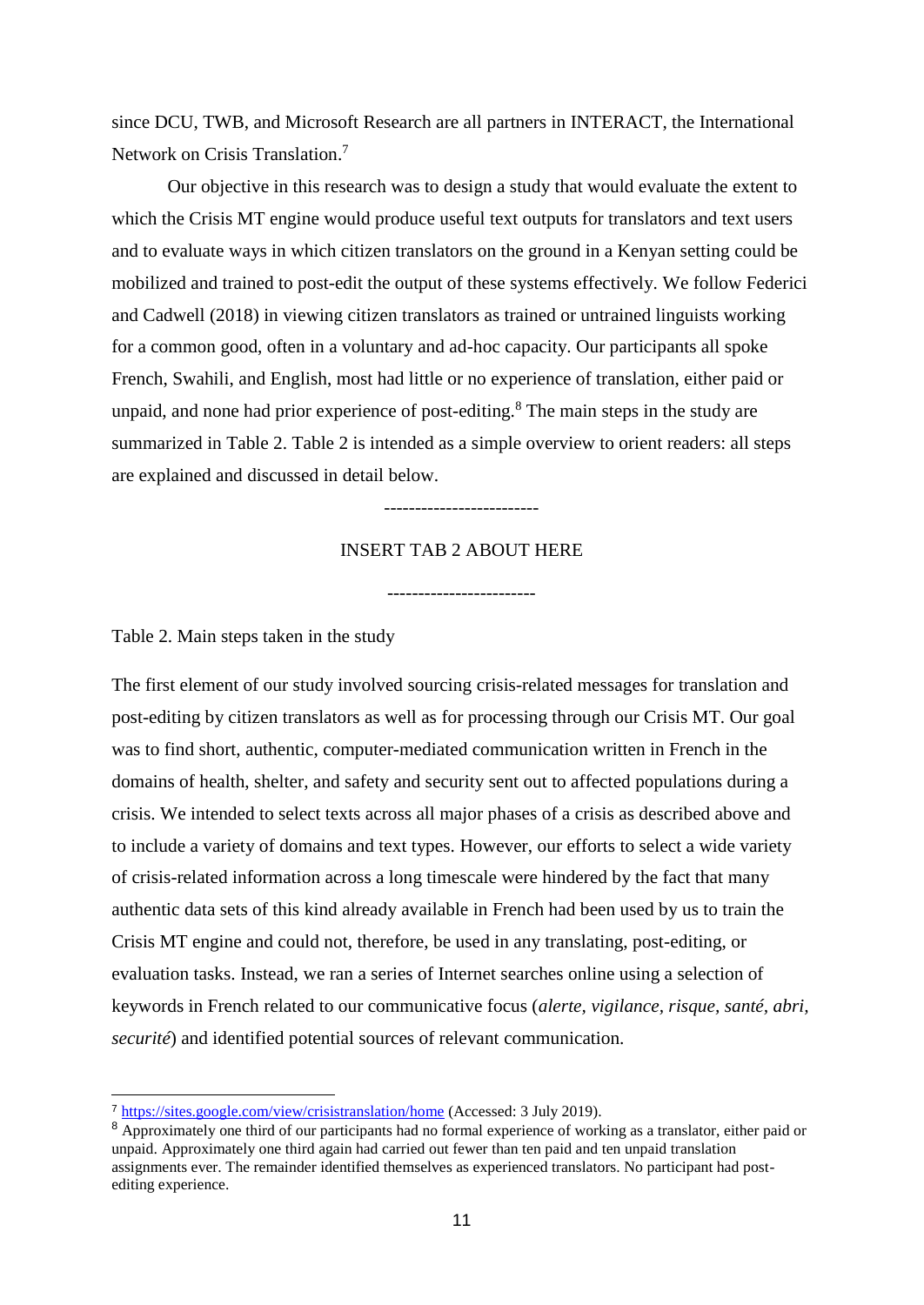This element of the study presented several challenges. It was difficult to claim that many of the sources returned in our searches – particularly those of large, international organizations, such as the UN or Red Cross – produced original source text (ST) messages in French and not target text (TT) messages created in French following an original, usually in English. For this reason, we focused on communication produced by ministries and governments of French-speaking states: France's Interior Ministry, the Ministry of Health of DRC, and the Government of Côte d'Ivoire. It was also difficult to claim that all the communication found had been produced in the context of a real crisis. For instance, a large number of hits were template messages created by crisis communication experts to train local government employees in how to write effectively in crisis settings. For this reason, we focused on communication sent out via Twitter and Facebook – often based on another text type such as a larger report or guideline – for which a timestamp of sending could be verified. We manually trawled the social media accounts of the three sources for STs that would satisfy our search criteria. This time-consuming process returned approximately 100 appropriate messages, mostly sent in the immediate aftermath of a crisis. We verified with TWB that these ST messages had not been included in data used to train the Crisis MT engine.

From this body of 100 crisis-related messages in French, we needed to create two smaller subsets that would be broadly comparable in terms of length, domain, crisis phase, and sender. This would allow us to mitigate a learning effect when a post-editing task was carried out following a translation task; i.e., the same participant would not post-edit the same sentences they had just translated but would post-edit something broadly comparable instead. We also aimed for messages that were generic enough not to require localizing to a Kenyan context; i.e., we attempted to select messages that did not contain proper nouns, acronyms, or other information that would identify the sender as being outside Kenya. We selected 28 messages in French in total: 14 for human translation and 14 for post-editing. The number of messages selected was a pragmatic choice based on an estimate of the largest number of messages that a participant would be able to process within the total participation time for which we had ethical approval and to which participants would consent. Estimates proved accurate and most participants completed their sessions just within the timeframe agreed. Two STs were slightly localized to remove information specific to a French context, and a further five STs were cleaned of new line markers or square brackets before being processed by our Crisis MT system; otherwise, the STs were translated as they had been sent. A small number of typographic errors and non-standard forms of French can be found in the STs and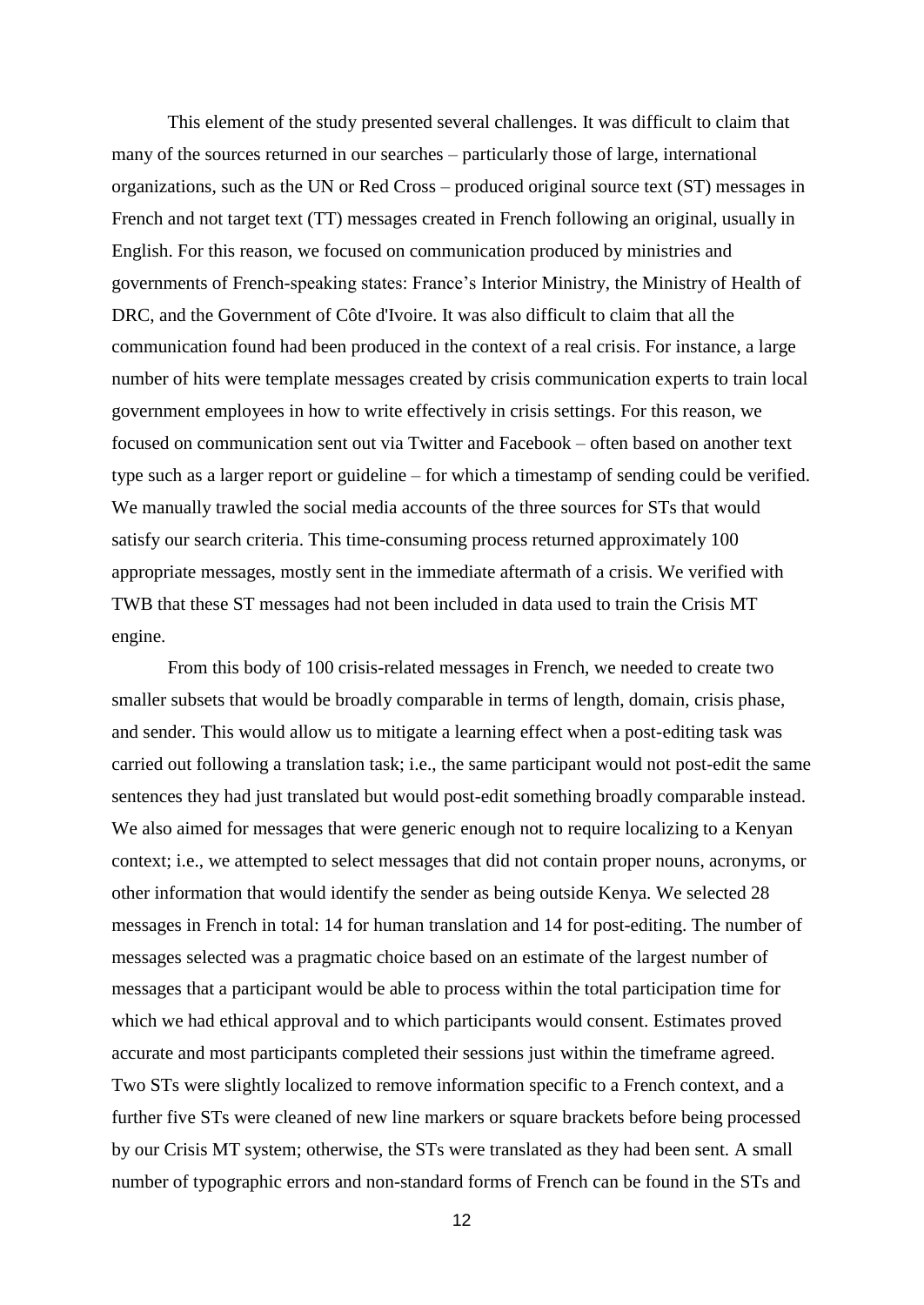may have influenced the quality of MT output. The STs were authentic tests disseminated during real-world crises. As errors were not corrected when the messages were originally sent, we did not want to correct the errors during our study as our goal was to test the feasibility of an MT system in as close an approximation to a real-world crisis context as possible. The selected STs and their comparability can be examined in Tables 3 and 4.9

#### -------------------------

#### INSERT TAB 3 ABOUT HERE

------------------------

Table 3. Crisis-related messages for human translation

### INSERT TAB 4 ABOUT HERE

-------------------------

------------------------

Table 4. Crisis-related messages for post-editing

We recognize that the selection of STs is a limiting factor in our feasibility study. Many appropriate, authentic texts that would have been ideal for our study had already been used to train the Crisis MT engine and had to be excluded from our selection. Sourcing alternative texts proved to be time-consuming, generated only a small amount of data from a limited crisis time frame, and our sample proved to be only partially representative of authentic translation in crisis settings, as was explained above. Despite having contacts in the academic field of crisis and disaster response, we found it challenging to locate data and to verify that texts were originally written in French. Nevertheless, we succeeded in sourcing a sufficiently large number of appropriate, authentic texts in French from several sources, encompassing more than one text function – ranging from general safety instructions, to factual reports about shelter, to descriptions of basic medical symptoms – across three domains of

- Pr = Preparedness;
- $Fr =$  French Interior Ministry:
- $Co = C$ ote D'Ivoire Government:

<sup>9</sup> Abbreviations have been used in Tables 3 and 4. The key to the abbreviations is as follows:

Sa = Safety and Security;

 $He = Health;$ 

Sh = Shelter;

 $Re = Response$ ;

 $Dr = DRC$  Ministry of Health;

Fs = French Solidarity and Health Ministry.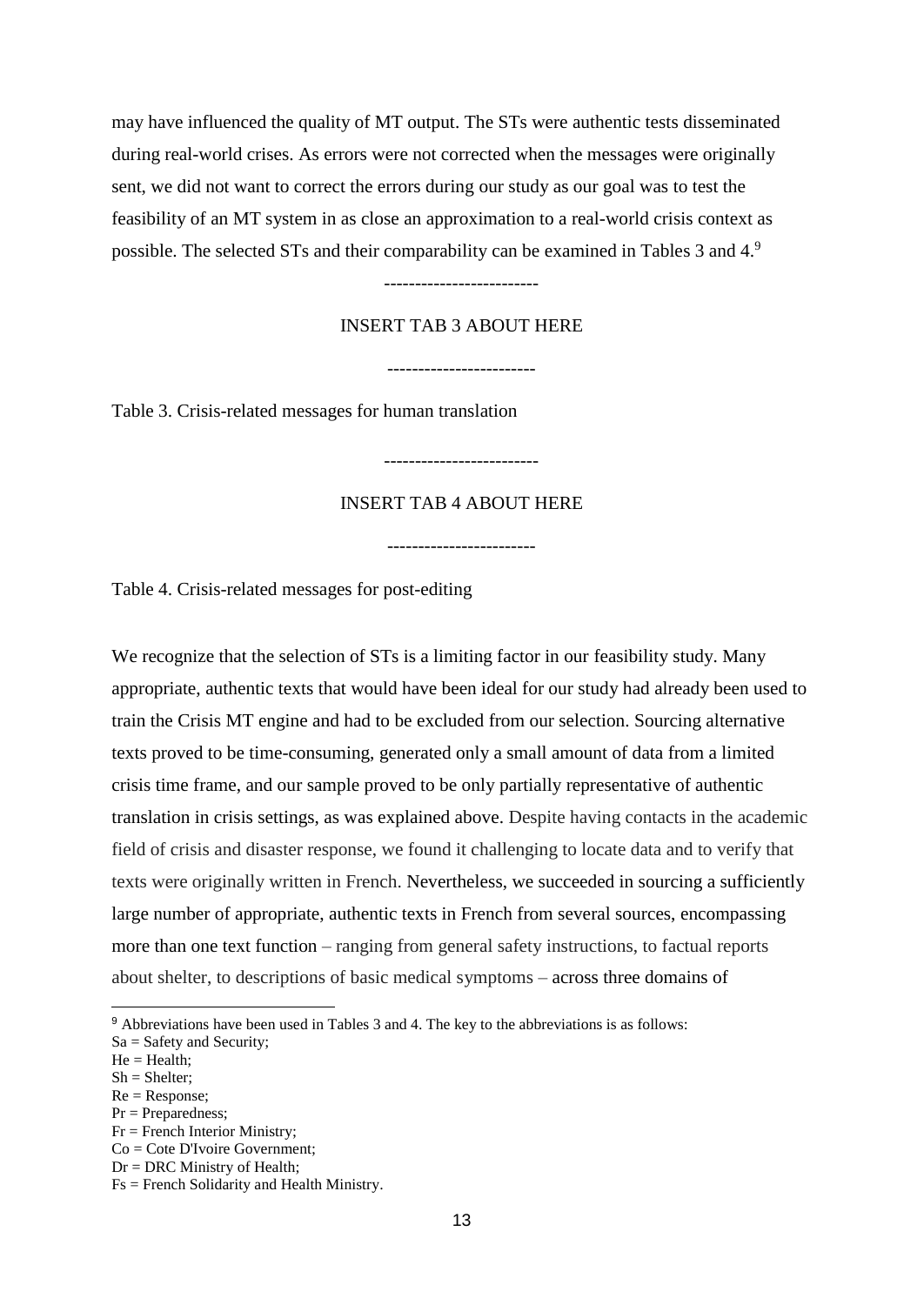knowledge, and from two of the four major phases of a crisis: we were satisfied that the selected data met the needs of our feasibility study, and we moved on to recruit participants.

Our study was to be a comparison of human translations, post-editing, and machine translations into Swahili of the selected French crisis messaging. Through TWB, we recruited two sets of participants: ten speakers of Swahili, French, and English with no prior experience of post-editing to carry out the human translation and post-editing tasks (our 'Citizen Translator' group); and two experienced translators of Swahili, French, and English to evaluate the quality of Swahili output produced by translation, post-editing, and machine translation (our 'Translation Expert' group). English, an official language of Kenya along with Swahili, was chosen as a vehicular language to facilitate the conduct of the study.

Over a period of three weeks in January 2019, participants in the two groups – the 'Citizen Translator' group and the 'Translation Expert' group – were invited to the local office of TWB in Nairobi to carry out their tasks. Each participant in the 'Citizen Translator' group was first asked to read a translation and post-editing brief. This brief was designed to provide participants with a hypothetical context that would help guide their decisions. It tasked them with preparing Swahili messages from French originals that would be sent by mobile phone to a wide range of Swahili-speakers in Kenya during a crisis, and it instructed them to prepare the messages in the shortest timeframe needed to create a message that was adequate, accurate, fluent, and clear. Specifically, participants were asked to consider that their job in the translation and post-editing tasks was to produce messages in Swahili: that expressed all the meaning expressed in the French messages accurately (adequate and accurate); that used well-formed grammar and spelling and terms in common use (fluent); and that would be understood and accepted by a wide range of Swahili speakers in Kenya (clear). The full brief given to participants in the 'Citizen Translator' group can be seen in Appendix A.

Translation and post-editing tasks were carried out online using the free, open-source computer-aided translation tool MateCat.<sup>10</sup> Individual MateCat sessions were prepared by us for each participant in the 'Citizen Translator' group so that they could: (1) translate 14 crisis-related messages in one session from scratch with no MT or translation memory match assistance, nor access to any dictionaries or other language resources; and (2) post-edit 14 broadly similar crisis-related messages in another session with only Crisis MT output prepopulated in the target-text entry box and no other language assistance available.

<sup>10</sup> <https://www.matecat.com/about/> (Accessed: 4 March 2019).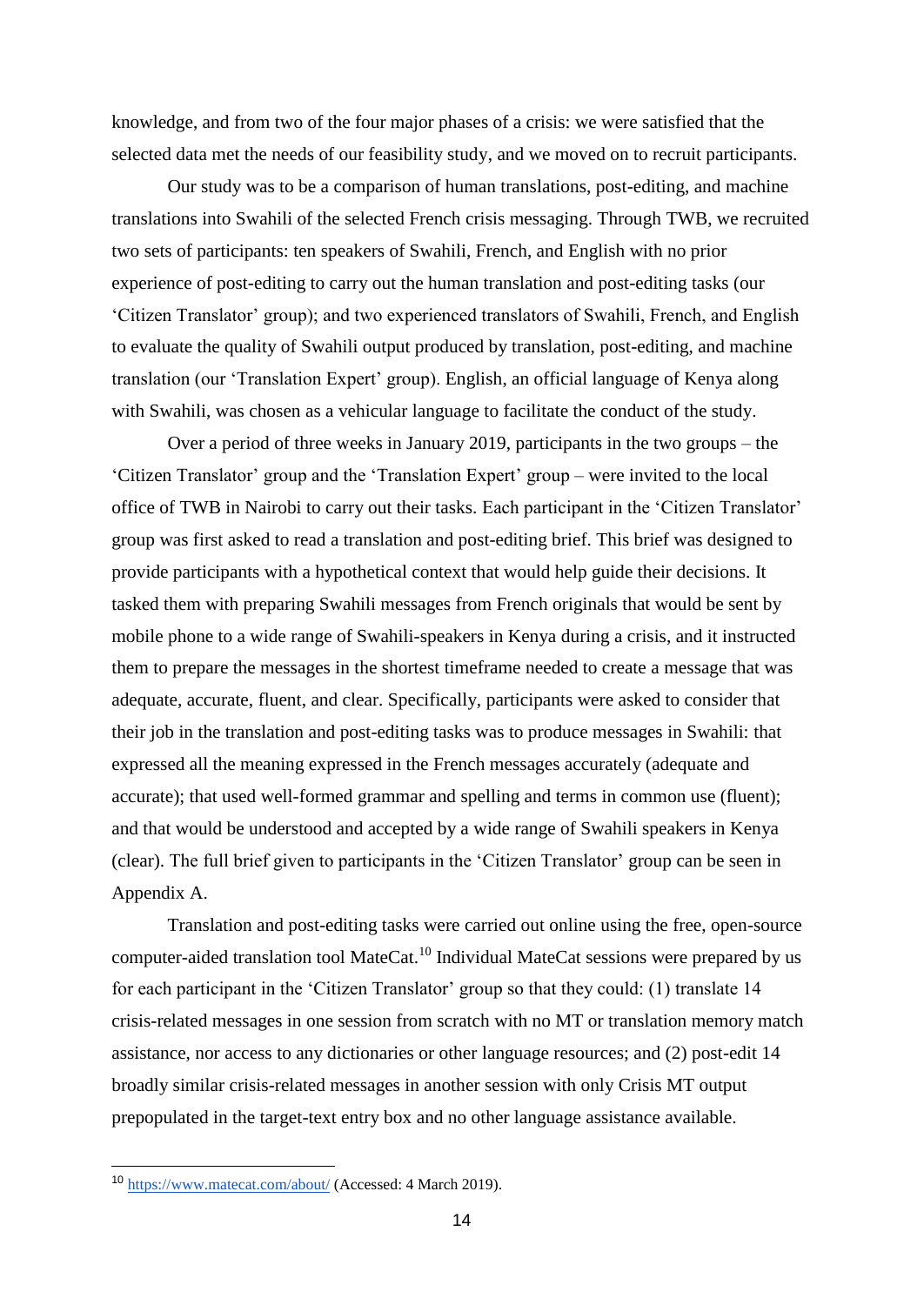Conducting a translation task without supporting resources (dictionaries, prepared glossaries, pre-existing translation memories, online research, etc.) would not be realistic in a contemporary human translation setting. However, translation and technology in crisis settings are partly characterized by their lack of available resources (Cadwell and O'Brien 2016), and this would likely be exacerbated in a low-resource language pair. We felt justified that a clear comparison of human translation (with *no* MT or other resources involved) and post-editing (with *only* MT and no other resources involved) would closely approximate a low-resource crisis translation context. As participants were selected because they had no experience of post-editing, we also asked them, prior to carrying out the post-editing step in (2) above, to take and evaluate a specially-developed, short, online course on the fundamentals of post-editing prepared by us in advance of the study.

The final task asked of our citizen translators was to compare the output of our Crisis MT engine with that of Google Translate and rate a relative preference for adequacy and fluency. Participants were presented once again with all 28 ST messages in French from earlier tasks. This time, the STs were accompanied by two Swahili translations – one produced by our Crisis MT engine and one by Google Translate – with the order randomized. The goal of this relative quality evaluation task (in which A is better than B, B is better than A, or A and B are equal) was not to establish any claim of absolute quality about either engine, but merely to determine the performance of our engine compared to the market leader from a user perspective. In all, each individual session with a participant in the 'Citizen Translator' group took approximately four hours to complete, and participants were recompensed for their time and effort accordingly.

We now had three main bodies of data: human translations in Swahili of 14 crisisrelated messages; post-edits of 14 broadly similar crisis-related messages; and machine translation output of all 28 messages. This allowed translation experts to indicate their subjective judgments of the quality of these three types of Swahili translation. Again, we prepared a task brief to guide the participants in their work. In the brief, we explained that participants would be asked to rate each Swahili translation for adequacy and fluency on separate four-point scales. We defined adequacy and fluency for participants, we provided participants with an error typology should they wish to further comment on a translation, and we illustrated the task with a sample evaluation created by a French- and Swahili-speaking member of the research team. Definitions of adequacy and fluency were adapted from TAUS (2013). Participants were asked to think of adequacy as the extent to which the source meaning was expressed in the translation and of fluency as the extent to which the translation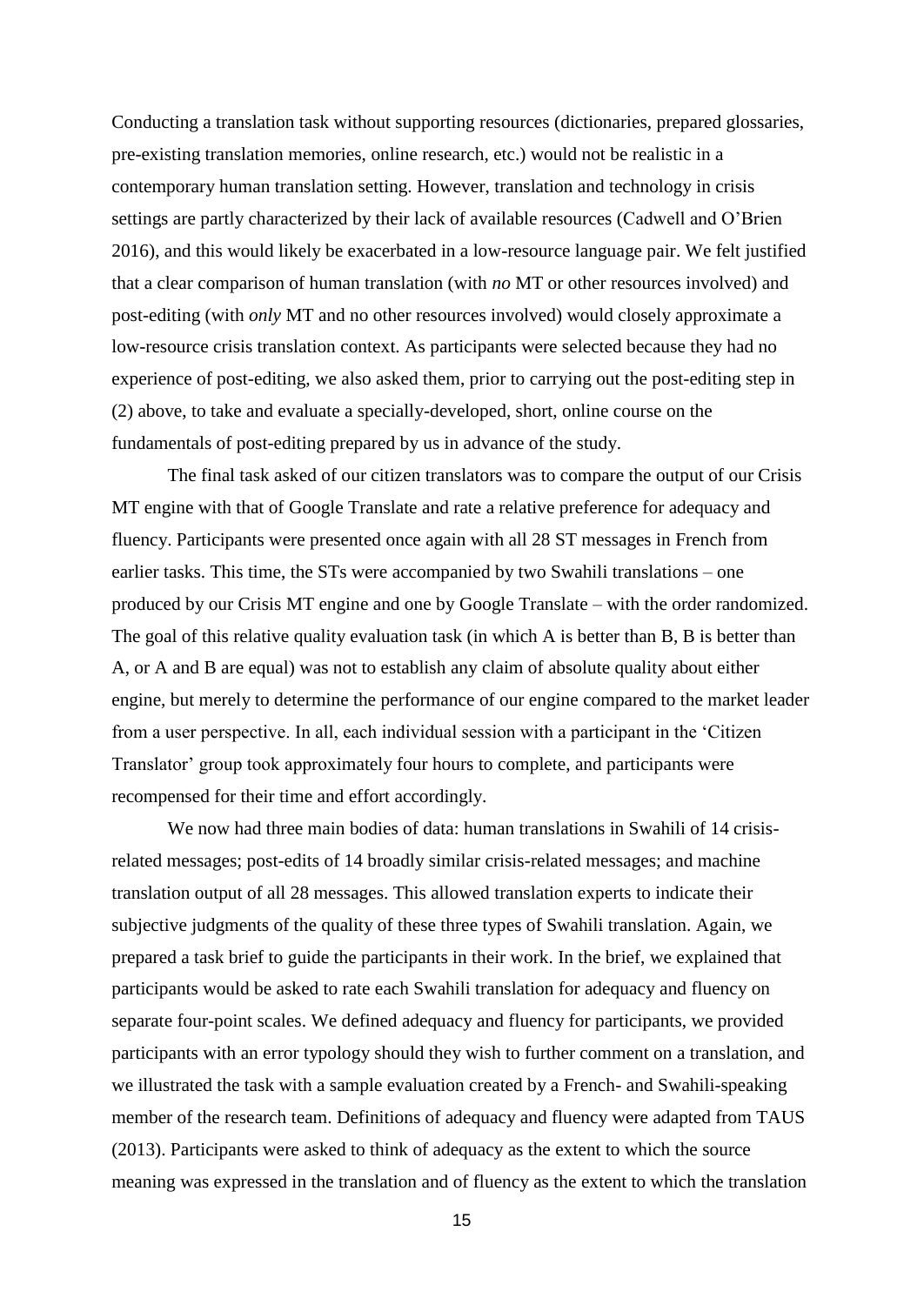was well-formed in terms of grammar, spelling, term use, etc. The error typology for adequacy consisted of addition, omission, mistranslation, and non-translation of meaningful content. The error typology for fluency consisted of grammar, spelling, and formatting errors, and unintelligible sections. The full brief given to participants in the 'Translation Expert' group – including the definitions and error typologies used and an example evaluation of a French-to-Swahili translation – can be seen in Appendix B.

We were restricted at this step by time and resources and were able to recruit only two participants to our 'Translation Expert' group. The experts were asked to evaluate the work of two citizen translator participants each (meaning that the work of four participants chosen at random could be evaluated in total). The experts were presented with one evaluation form per participant containing 21 French STs accompanied in seven instances by human translations in Swahili, in seven other instances by post-editing in Swahili, and in seven other instances again by the raw output of our Crisis MT engine in Swahili.

#### *Findings from the study*

The amount of data generated in our study was small. Nevertheless, we can make some tentative claims from the work of our ten crisis translators and from the evaluations by two translation experts of the work of four of these participants.

Participants in our study were faster at post-editing than at the broadly comparable translation task in most instances. For the nine out of ten participants who were faster postediting than translating, speed savings for the total tasks ranged from two to 43 minutes, with an average saving of approximately 18 minutes between the two tasks. The participant who saved approximately two minutes between tasks completed the translation task in about 24 minutes (at a rate of roughly 4.69 seconds per word) and completed the post-editing task in about 22 minutes (at a rate of roughly 4.29 seconds per word). The participant who saved approximately 43 minutes between tasks completed the translation task in about 63 minutes (at a rate of roughly 12.31 seconds per word) and completed the post-editing task in about 20 minutes (at a rate of roughly 3.91 seconds per word). For the one participant who was slower post-editing than translating, the post-editing task took approximately 42 minutes longer than the translation task.

No participant in the 'Citizen Translator' group had formal experience of post-editing prior to the study, though some had used MT (e.g., for gisting, as a dictionary, etc.). Participants' use of MT prior to the study varied significantly, and it was a 2:2:1 split for the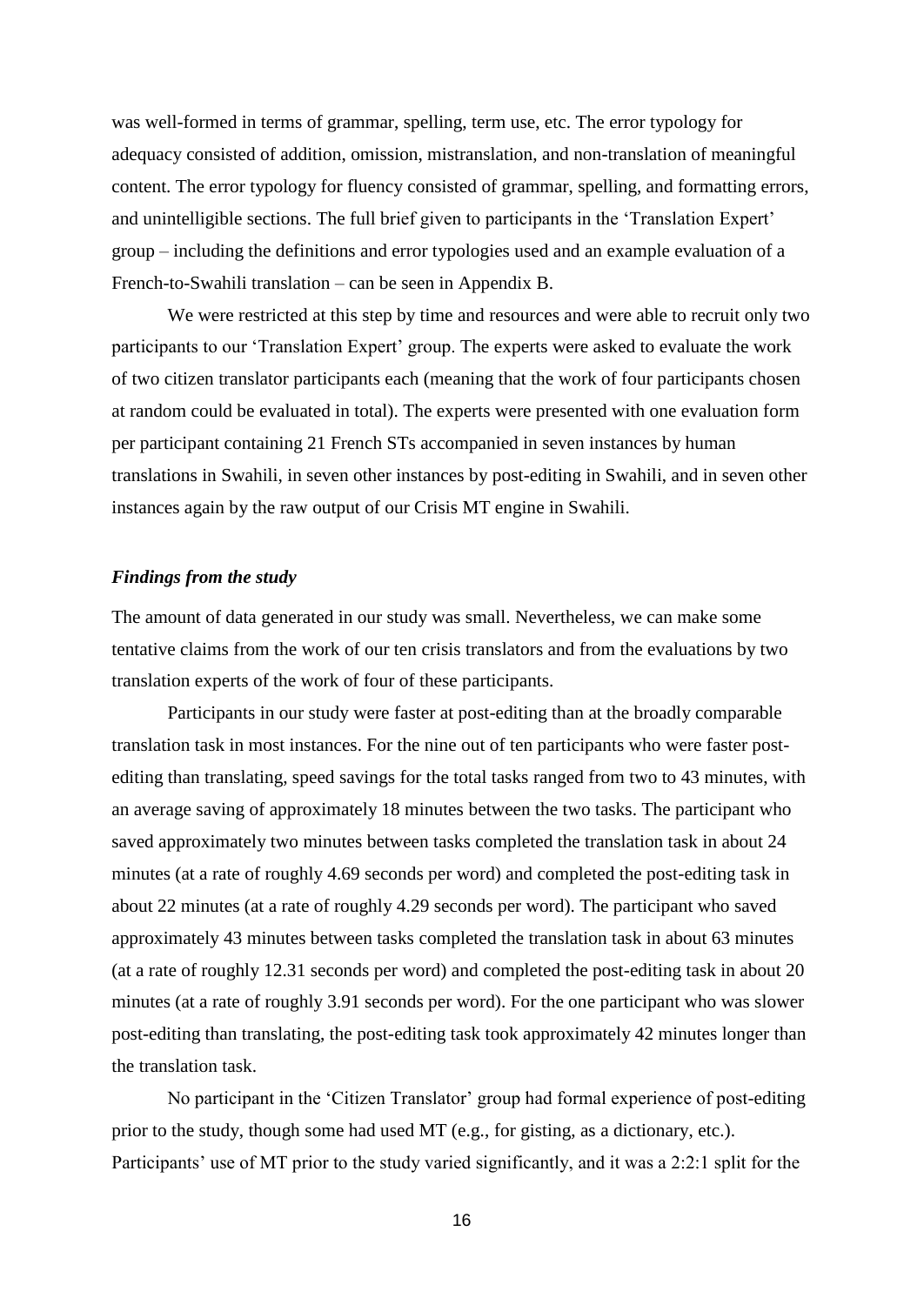responses 'frequently', 'sometimes', and 'never' when participants were asked about their levels of MT experience. Nevertheless, all participants reported in the debriefing following their tasks that they were now positively disposed to MT and post-editing should a real crisis translation task arise; they all thought that MT would be useful, but that post-editing would be required. In addition, all participants evaluated the content and format of the short, online training course on the fundamentals of post-editing positively and found it to be useful in guiding the decisions that they made during the hypothetical crisis translation and postediting tasks.

Table 5 summarizes the results of the quality evaluation carried out by the two translation experts of the three forms of Swahili messages produced – human translations, post-edits, and raw MT. In Table 5, responses given by evaluators were weighted according to the response's place on the relevant scale. For instance, if none of the ST meaning was expressed in the TT, such evaluations were awarded only 1 point as 'None' was the lowest rating possible on a four-point scale. Similarly, if a TT was flawlessly formed in terms of grammar, spelling, term use, etc., such evaluations were awarded 4 points, as 'Flawless' was the highest rating possible on a four-point scale. Calculating weighted scores in this way then produced a total weighted count that could be used to indicate the relative favourability of the evaluations given by the translation experts for each of the three forms.<sup>11</sup>

#### INSERT TAB 5 ABOUT HERE

------------------------

-------------------------

Table 5. Summary of expert evaluations of three forms of Swahili messages

-

It can be seen from Table 5 that the most favourable ratings of adequacy and fluency were for the content that was post-edited, though only by a small margin. The results of human translation were rated the next most favourably, with equal adequacy to post-editing and with fluency only marginally less highly-evaluated. The results of MT were rated the least favourably of the three forms, but not significantly so; the evaluations of raw MT output were only approximately 10–15% less favourable than either post-editing or human translation. The difference between evaluations of human versus machine became much clearer when instances of the top evaluations were compared (i.e., an evaluation where everything in the

<sup>&</sup>lt;sup>11</sup> In Table 5: 'Weighted Count' is the 'Total Count' multiplied by the relevant points; 'Relative Favourability' is the 'Total Count' divided by the 'Weighted Count'.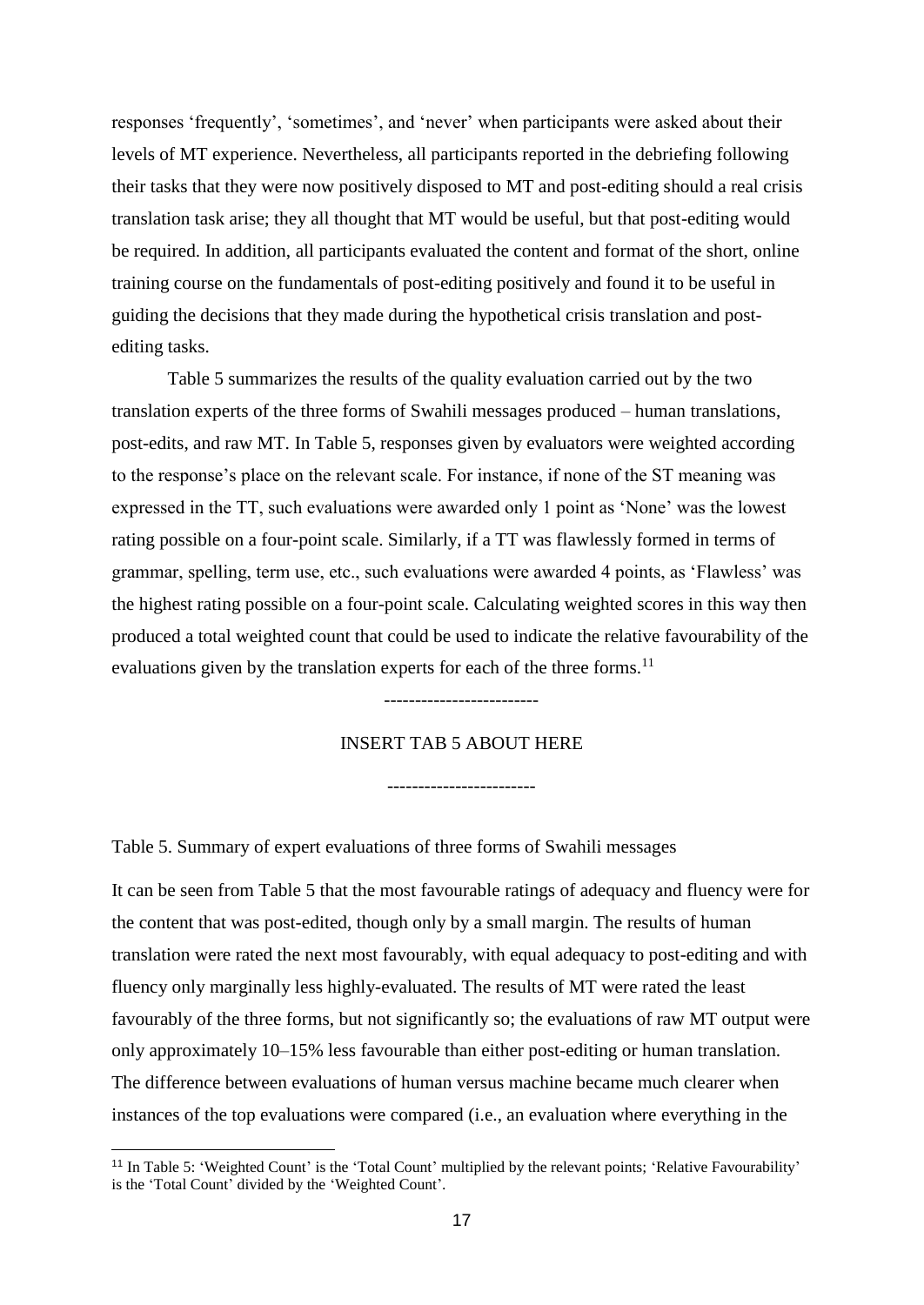ST was expressed in the TT with flawless fluency). MT output achieved 'Everything' for Adequacy or 'Flawless' for Fluency in only one instance each, while the results of both postediting and human translation achieved this six- to 11-times more frequently. Nonetheless, the comparison was much more favourable at the second-highest evaluation (i.e, an evaluation where most meaning in the ST was expressed in the TT with good fluency). Here MT performed about half as well as human participants.

To illustrate the type of content that was evaluated by the translation experts, examples of one human translation, one post-edit, and one piece of raw MT output rated by one of the experts have been included in the bulleted lists below. The expert provided a 'Most' rating for adequacy and a 'Good' rating for fluency for each of these Swahili sentences, meaning that they thought that most of the source meaning was expressed in each Swahili sentence and that the grammar, spelling, term use, etc. of each was achieved at a good level.

## Human Translation

- French ST: Si l'un de vos proche [sic] présente des symptômes suspects, appelez gratuitement les équipes d'urgence ou allez au centre de santé public agréé le plus proche pour une prise en charge adéquate.
- Swahili TT: Iwapo mmoja wa wendani wako ana dalili za kushuku,wapigie bila malipo timu ya haraka ama tembelea kituo cha afya kilicho karibu nawe kwa tiba ya haraka.
- Evaluator Comment: The translation contains a grammar error "kushuku,wapigie". Meaningful content "agréé" has been omitted.

### Post-Edit

- French ST: Attendez impérativement les consignes diffusées sur les radios avant de changer de posture.
- Swahili TT: Lazima usubiri maelekezo kutoka kwa redio kabla ya kubadilisha pose.
- Evaluator Comment: The translation contains something unintelligible in Swahili i.e. "pose"

### Machine Translation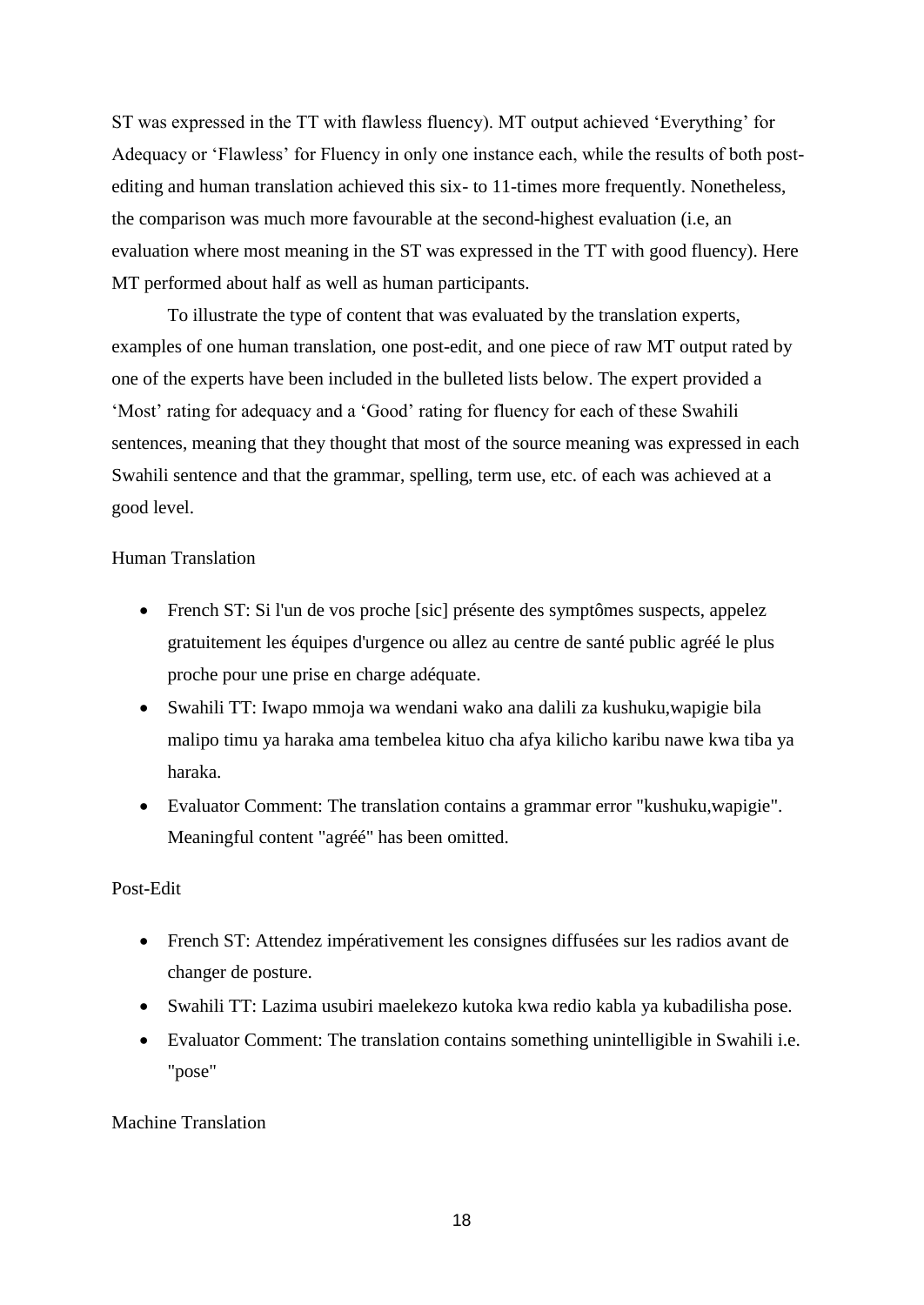- French ST: Retrouvez toutes les infos sur les opérations de mise à l'abri, l'accueil et l'accompagnement dans les centres d'accueil et d'orientation.
- Swahili TT: Pata habari zote kuhusu kituo cha kukimbia, mapokezi na ushirikiano kwenye kituo cha mapokezi na maelekezo.
- Evaluator Comment: Meaningful content "les opérations" has been omitted. "Les centres" is in plural in the source text while it is rendered in singular form "kituo" in the target text.

While the output of our Crisis MT engine performed satisfactorily in absolute terms in this small study, it also slightly outperformed the market leader Google Translate. Output from our engine was deemed by participants to be better than Google's free online Google Translate engine in 40% of instances, Google output was deemed to be better than our engine's output in 30% of instances, and the outputs of the two engines were deemed to be equal in a further 30% of instances. It must be remembered that this was a purely relative evaluation of quality, and we can make no claims about absolute quality from this exercise: i.e., participants could have thought that the output of both engines was unsatisfactory, but that the output of our engine was less so.

In short, we can argue that, in our small study, output from our Crisis MT engine: performed at least as well as the market leader; improved the speed of inexperienced citizen translators working under stressful conditions while maintaining a favourable level of quality compared to pure human translation; and was perceived to provide useful output, once a human was still available to post-edit the results. We can also assert that these inexperienced citizen translators were positively disposed to receiving a short, online course in fundamental principles of post-editing prior to a crisis translation task and evaluated the content and format of the training favourably.

#### *Discussion*

The study above is admittedly limited in scope, but it did provide some initial encouraging results for our Crisis MT engine and for the capacity of citizen translators to post-edit output from such systems successfully. At the same time, this experiment opened up new and important questions for us, which have to do with 'crisis data sets', their definition and their selection for the development and evaluation of translation technologies that serve crisis settings, which we feel are important to raise here.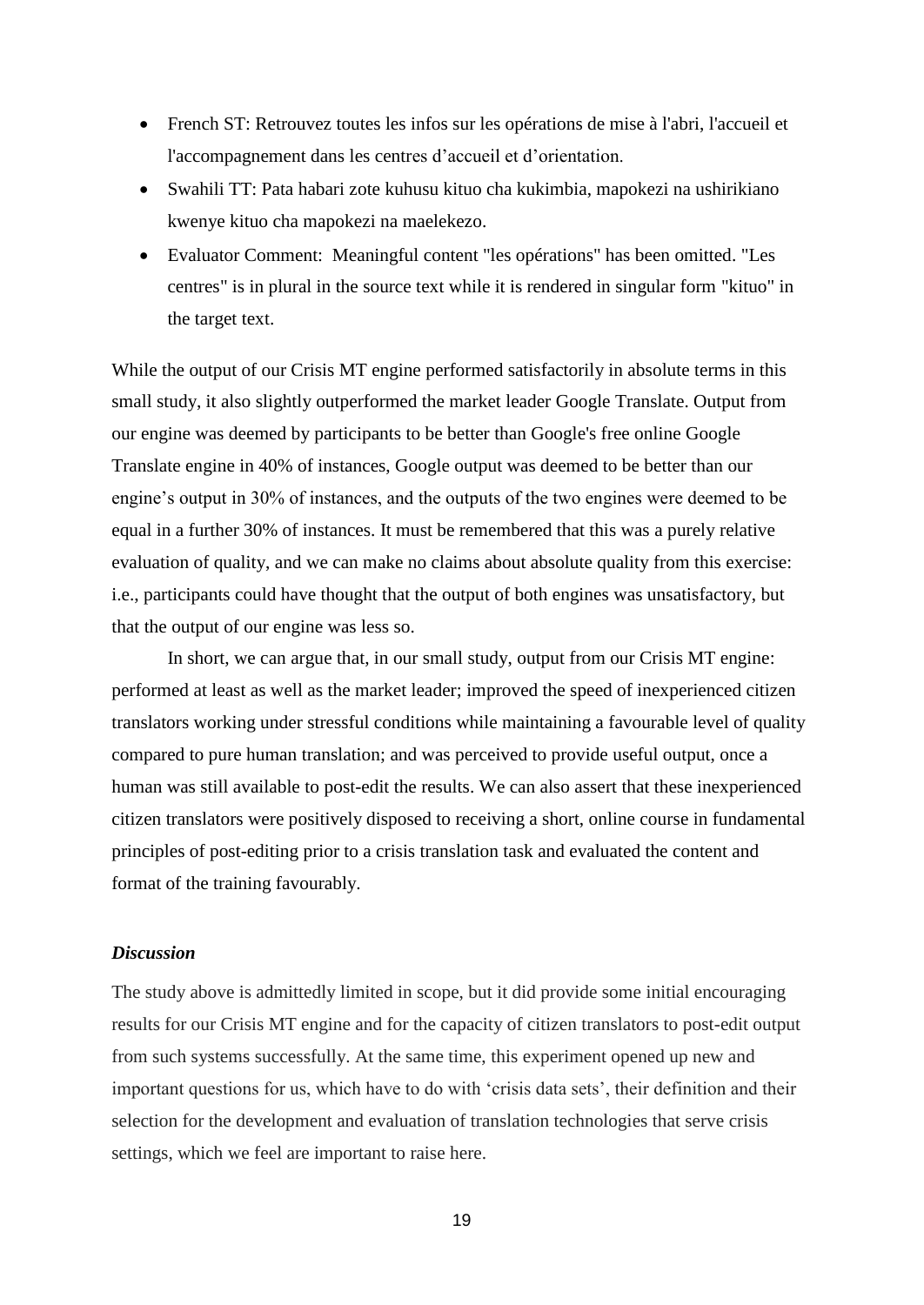A conceptualization of crisis translation as being necessarily rapid and always directed at affected communities assumes certain requirements – namely that speed and quality are primary priorities of translation systems and processes. While this is often the case, there are also many instances where the information in need of translating is not extremely time sensitive and requires a 'fit-for-purpose' approach to quality. For instance, the messages in our feasibility study sourced from the preparedness phase are likely to have been less time sensitive than those sourced from the response phase. In a real-world crisis setting, such time sensitivity should be factored into the approach to quality taken and to the method of translation that would achieve the desired level of quality. Thinking beyond the narrow use cases of social media messaging towards a more nuanced understanding of crisis translation is important in designing more appropriate technologies and human support initiatives in the future. This approach would allow for more targeted training data to reduce the dependencies on large parallel datasets. There are many fit-for-purpose language technologies that could offer genuine utility in humanitarian crises. These include, for instance: speech-to-text tools, which could be used by humanitarian responders to process large amounts of audio-recorded feedback from affected populations; text-to-speech tools in low-resource languages, to help support communication for low-literacy populations; speech-to-speech interpreting tools, to help facilitate basic, two-way communication between affected populations and humanitarian responders; and MT already optimized for education and health domains. These tools may not deliver perfect results across all applications, and they would need to be available either offline or in contexts with limited bandwidth in low-resource languages that are relevant in crises. This approach could also allow for citizen translators to fill a valuable gap in the translation process, especially in languages with limited professional translation capacity, as agents of human input to make these language technologies more effective.

Our study was also limited by the fact that the data sets we selected had to be focused on just two phases of a standard crisis timeline (preparedness and response) and on a limited and hard-to-source body of STs. We know from the corpus of authentic crisis translations generated during the Rohingya humanitarian crisis in Bangladesh, and presented above, that texts relevant to crisis settings relate to a much wider variety of content and to more diverse use cases than simply safety and security, shelter, or health messages at the preparedness and response phases of a crisis. Many translations in the Rohingya crisis corpus had longer timelines and a more 'fit-for-purpose' quality requirement than might have been assumed: for instance, a crisis translation assignment to translate a massive amount of information for coding or triage purposes might require speed but not full, high-quality, human translation. A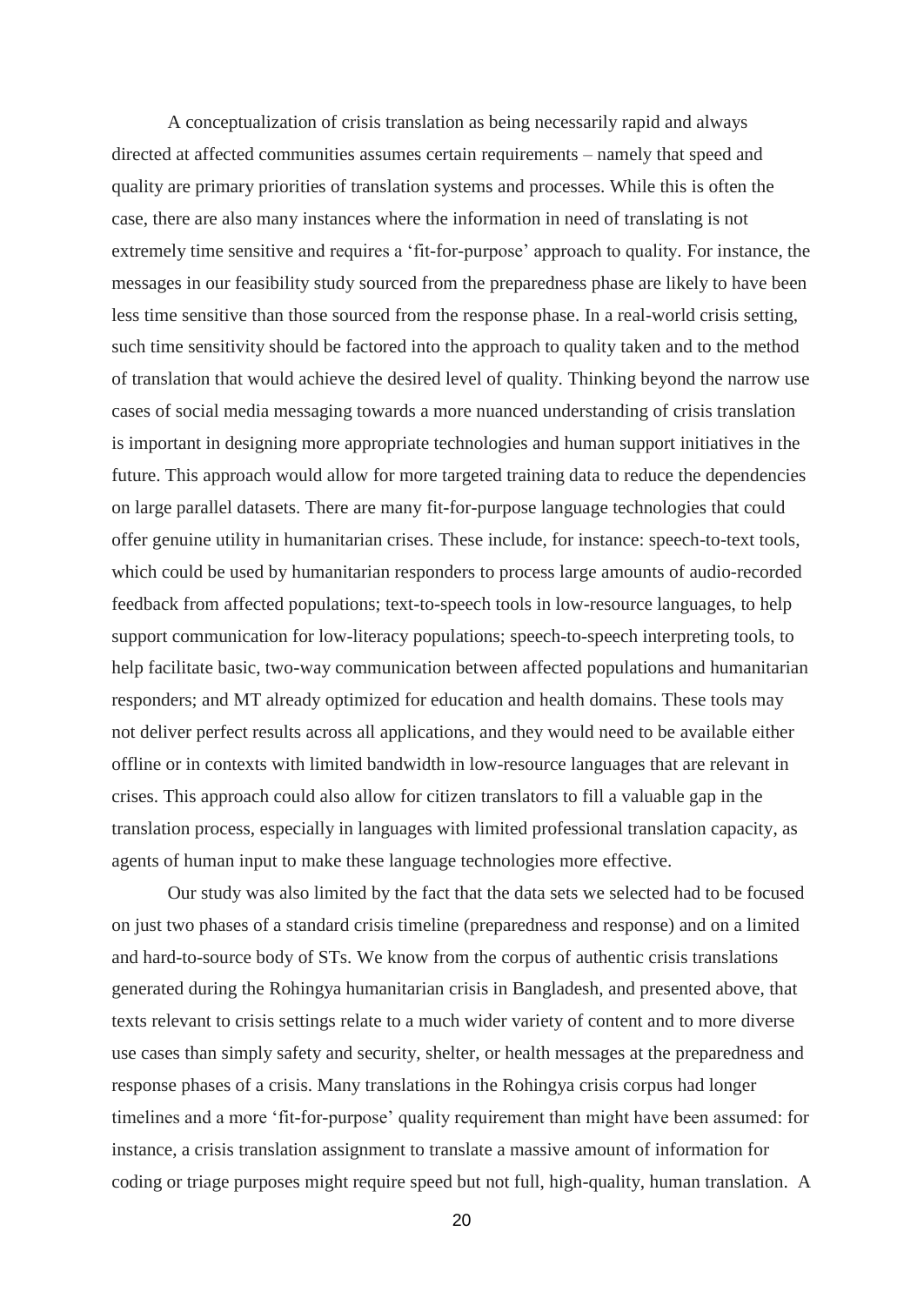'fit-for-purpose' approach to crisis translation using MT and its post-editing, especially in languages with limited professional translation capacity, would enable human translators in crisis settings to focus their efforts on timely two-way communication with crisis-affected populations – for instance, through social media messaging – where an understanding of nuance, local context, slang, or text conventions like hashtags is required. Obviously, the type of messaging will vary depending on the type of crisis response that is required. For instance, message types differ depending on whether there has been an earthquake, a tsunami, a disease outbreak, a terrorist attack, or a combination of such or other events. For building Crisis MT engines, where domain has been shown to be an important factor for target language quality, the types of crisis and messaging are important topics that also need to be considered.

Further research to make MT and post-editing in crisis settings more useful would be worthwhile. Domain-tuning is known to improve MT output, as we indicated in our literature review, and training MT engines on out-of-domain parallel corpora along with much smaller volumes of specific, in-domain monolingual texts may be an approach to mitigate some of the problems low-resource languages face. In addition, tags can be added in front of sentences to 'direct' the MT system in order to improve aspects such as politeness, gender, or even the target language required. We argue that a domain/content-specific MT engine would be beneficial for crises, rather than a generic engine for an overly broad 'crisis' domain, or indeed an engine that focuses on social media texts only.

#### *Conclusions*

In this research we tested the utility of a French-to-Swahili Crisis MT pivot engine developed in collaboration with industry and non-profit partners. We found in a small study of 'citizen translator' participants in Kenya that the output of the engine was considered useful by them in a hypothetical crisis translation setting, especially once they had completed a short training course on the fundamentals of MT and post-editing. Despite these small-scale, positive findings, the design and conduct of our Crisis MT evaluation exercise revealed that the technological community focuses disproportionately on the response phase of a crisis and on English when gathering data to build and evaluate informational supports for crisis settings and ignores much of the variety of content and domains being translated in real-world crises.

There are also limitations to the work that we carried out. The number of participants in the translation and post-editing tasks was small, and the amount of their translations that could be evaluated by experts was restricted by time and resources. Also, sourcing authentic,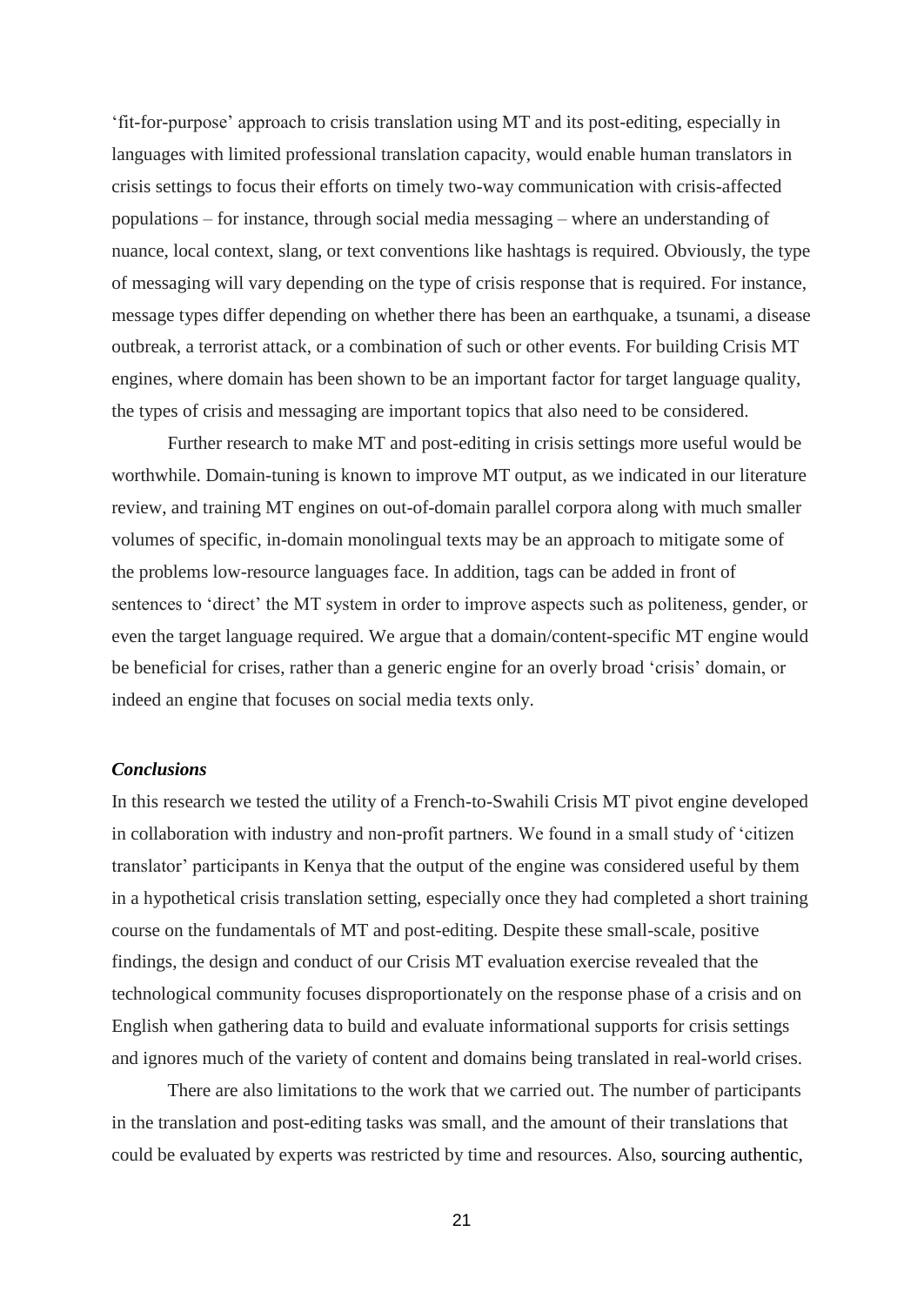appropriate, and varied STs for evaluation in our feasibility study proved to be timeconsuming and generated only a small amount of limited data. Furthermore, evaluations of the three forms of Swahili messages produced – human translations, post-edits, and raw machine translation – were based on subjective judgments. Having established in this pilot study that participants were positively – if subjectively – disposed to Crisis MT output, we intend to mitigate the above limitations by expanding our research to other contexts. Our team has developed Crisis MT in another low-resource language combination (Arabic– Greek) and we intend to evaluate this in the context of the migration crisis in Europe using more standard, less subjective measures of usefulness or text quality including, for example, post-editing effort or intelligibility, and selecting texts for evaluation from as wide a variety of sources, text types, and domains as possible.

Finally, we conclude from our study that further research to make MT and postediting in crisis settings more useful is worthwhile. We will share our Crisis MT engines with the academic and practitioner community once our research project has finished (further details will be made available on the INTERACT website) and they will be available for use and further testing.<sup>12</sup> We will also make available online the short training course developed to instruct citizen translators in the fundamental principles of MT and post-editing, and we continue to have it evaluated and will improve it further before its final release.

#### *References*

-

Al-Dahash, Hajer, Menaha Thayaparan, and Udayangani Kulatunga, 2016. "Understanding the Terminologies: Disaster, Crisis and Emergency." In *Proceedings of the 32nd Association of Researchers in Construction Management (ARCOM)*, 1191–1200. Manchester, UK: Association of Researchers in Construction Management.

Alexander, David. 2002. *Principles of Emergency Planning and Management*. Oxford: Oxford University Press.

Ansari, Aimee, and Rebecca Petras. 2018. *Gamayun: The Language Equality Initiative*. Accessed March 3, 2019. https://translatorswithoutborders.org/wpcontent/uploads/2018/03/Gamayun-Language-Equality-Initiative-March-2018.pdf

Cadwell, Patrick. 2016. "A Place for Translation Technologies in Disaster Settings: The Case of the 2011 Great East Japan Earthquake." In *Conflict and Communication: A Changing Asia in a Globalising World,* edited by Minako O'Hagan, and Qi Zhang, 169–194.New York: Nova Science Publishers, Inc.

<sup>12</sup> See<https://sites.google.com/view/crisistranslation/home> following completion of the INTERACT project in March 2020 for further information (Accessed: 3 July 2019).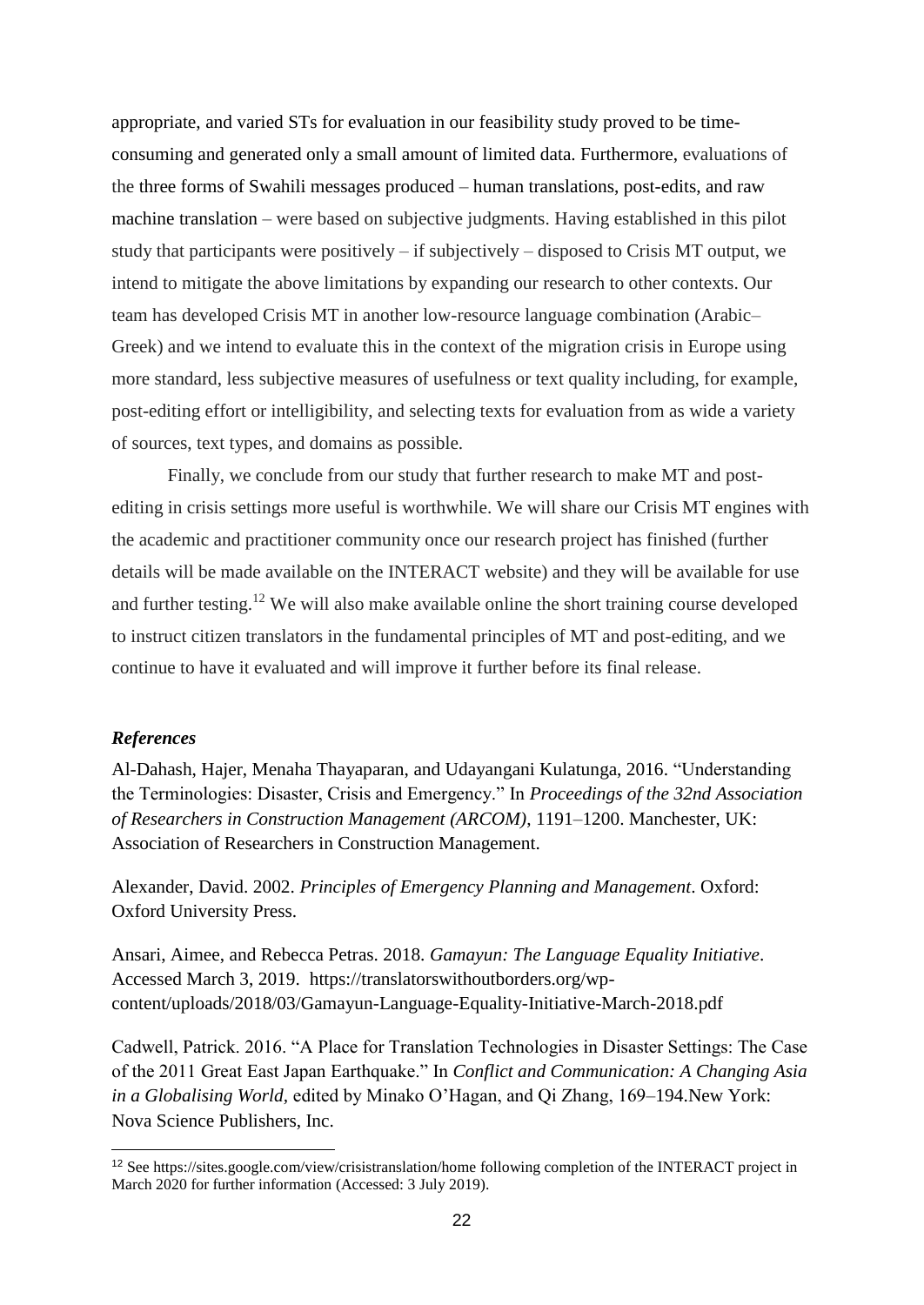Cadwell, Patrick, and Sharon O'Brien. 2016. "Language, Culture, and Translation in Disaster ICT: An Ecosystemic Model of Understanding." *Perspectives* 24 (4): 557–575. DOI 10.1080/0907676X.2016.1142588

Castilho, Sheila, Sharon O'Brien, Fabio Alves, and Morgan O'Brien. 2014. "Does Post-Editing Increase Usability? A Study with Brazilian Portuguese as Target Language." In *Proceedings of the 17th Conference of the European Association for Machine Translation*, edited by Marko Tadić, Philipp Koehn, Johann Roturier, and Andy Way, 183–190. Dubrovnik: EAMT.

Castilho, Sheila, Stephen Doherty, Federico Gaspari, and Joss Moorkens. 2018. "Approaches to Human and Machine Translation Quality Assessment." In *Translation Quality Assessment: From Principles to Practice*, edited by Joss Moorkens, Sheila Castilho, Federico Gaspari, and Stephen Doherty, 9–38. Cham: Switzerland.

Chu, Chenhui, and Rui Wang. 2018. "A Survey of Domain Adaptation for Neural Machine Translation." In *Proceedings of the 27th International Conference on Computational Linguistics*, edited by Emily M. Bender, Leon Derczynski, and Pierre Isabelle, 1304–1319. Santa Fe, New Mexico: Association for Computational Linguistics. <http://aclweb.org/anthology/C18-1>

Cruz Silva, Catarina, Chao-Hong Liu, Alberto Poncelas, and Andy Way. 2018. "Extracting In-Domain Training Data for Neural Machine Translation Using Data Selection Methods." In *Proceedings of the Third Conference on Machine Translation*, 224–231. Brussels, Belgium: Association for Computational Linguistics.<http://www.statmt.org/wmt18/WMT-2018.pdf>

Doherty, Stephen, and Sharon O'Brien. 2014. "Assessing the Usability of Raw Machine Translated Output: A User-Centered Study Using Eye Tracking." *International Journal of Human-Computer Interaction* 30 (1): 40–51. DOI 10.1080/10447318.2013.802199

Federici, Federico. M. (ed). 2016. *Mediating Emergencies and Conflicts*. Houndmills: Palgrave Macmillan.

Federici, Federico. M., and Patrick Cadwell. 2018. "Training Citizen Translators: Design and Delivery of Bespoke Training on the Fundamentals of Translation for New Zealand Red Cross." *Translation Spaces* 7 (1): 23–43. DOI 10.1075/ts.00002.fed

Federici, Federico. M, Brian. J. Gerber, Sharon O'Brien, and Patrick Cadwell. 2019. The *International Humanitarian Sector and Language Translation in Crisis Situations. Assessment of Current Practices and Future Needs*. London; Dublin; Phoenix, AZ: INTERACT The International Network on Crisis Translation.

Fischer, Henry W. 2008. *Response to Disaster: Fact versus Fiction and Its Perpetuation: The Sociology of Disaster*. Lanham, MD: University Press of America.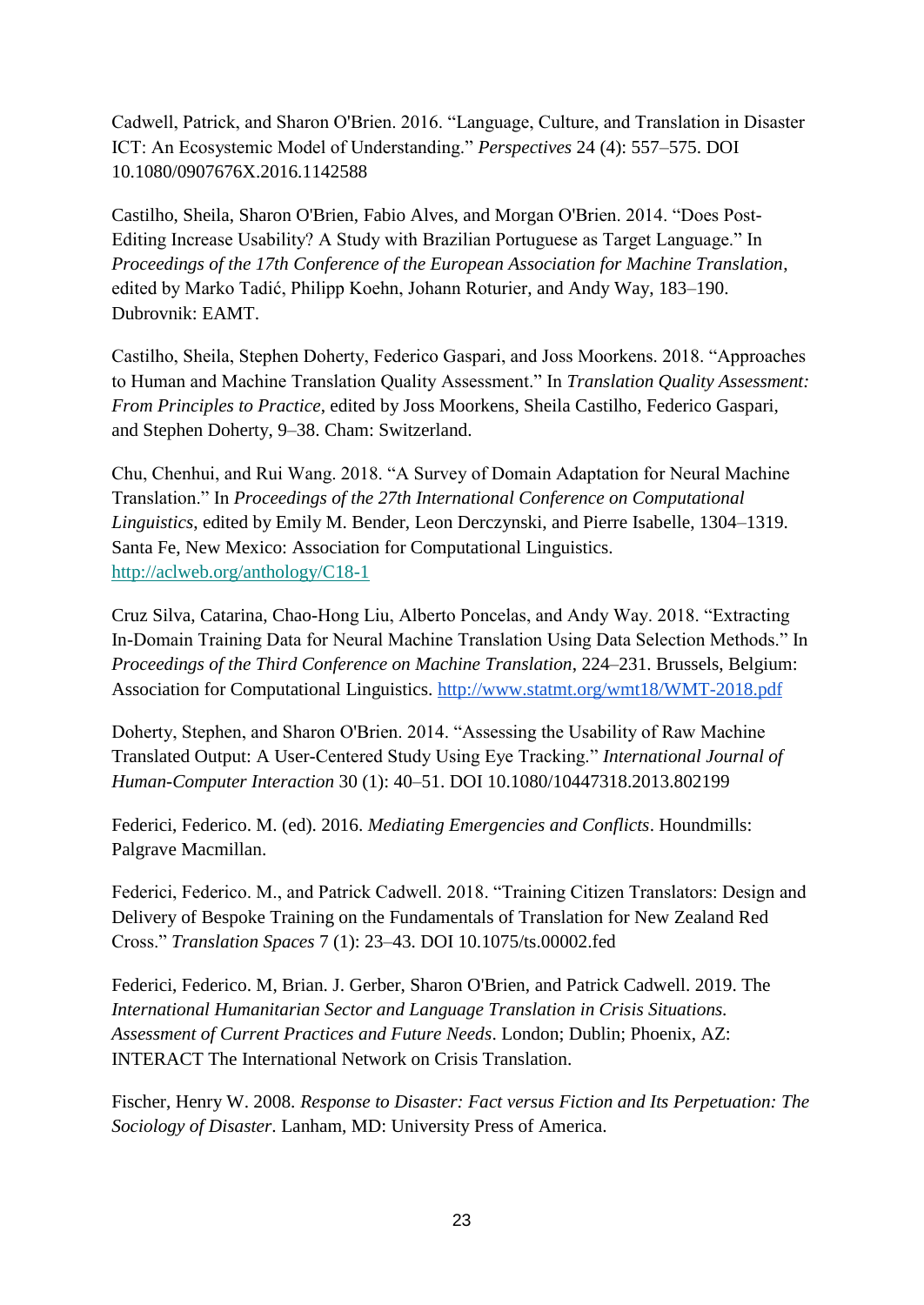Flanagan, Marian, and Tina Pulsen Christensen. 2014. "Testing Post-Editing Guidelines: How Translation Trainees Interpret Them and How to Tailor Them for Translator Training Purposes." *The Interpreter and Translator Trainer* 8 (2): 257–275. DOI 10.1080/1750399X.2014.936111

Gaspari, Federico, Antonio Toral, Sudip Kumar Naskar, Declan Groves, and Andy Way. 2014. "Perception vs Reality: Measuring Machine Translation Post-Editing Productivity." In *Proceedings of the 11th Conference of the Association for Machine Translation in the Americas: Workshop on Post-Editing Technology and Practice (WPTP3)*, edited by Sharon O'Brien, Michel Simard, and Lucia Specia, 60–72. Vancouver: AMTA.

Guerberof Arenas, Ana. 2009. "Productivity and Quality in the Post-editing of Outputs from Translation Memories and Machine Translation." *Localisation Focus* 7 (1): 11–21.

Haddow, George D., Jane A. Bullock, and Damon P. Coppola. 2011. *Introduction to Emergency Management*. Burlington, MA: Butterworth Heinemann.

Harvard Humanitarian Initiative 2011. *Disaster Relief 2.0: The Future of Information Sharing in Humanitarian Emergencies*. Washington, D.C. and Berkshire, UK: UN Foundation & Vodafone Foundation Technology Partnership.

IDMC (Internal Displacement Monitoring Centre). 2018. *Global Report on Internal Displacement 2018.* Accessed March 3, 2019. [http://www.internal-displacement.org/global](http://www.internal-displacement.org/global-report/grid2018/)[report/grid2018/](http://www.internal-displacement.org/global-report/grid2018/)

Karakanta Alina, Jon Dehdari, Josef van Genabith J. 2018. "Neural Machine Translation for Low-Resource Languages without Parallel Corpora." *Machine Translation*. 32 (1–2), 167– 189. DOI 10.1007/s10590-017-9203-5

Kobus Catherine, Josep Crego, and Jean Senellart. 2017. "Domain Control for Neural Machine Translation." In *Proceedings of the International Conference Recent Advances in Natural Language Processing, RANLP*, 372–378. Varna, Bulgaria: Association for Computational Linguistics. DOI 10.26615/978-954-452-049-6\_049

Koehn, Philipp, Hieu Hoang, Alexandra Birch, Chris Callison-Burch, Marcello Federico, Nicola Bertoldi, Brooke Cowan, Wade Shen, Christine Moran, Richard Zens, Chris Dyer, Ondřej Bojar, Alexandra Constantin, and Evan Herbst. 2007. "Moses: Open Source Toolkit for Statistical Machine Translation." In *Proceedings of the 45th Annual Meeting of the Association for Computational Linguistics*, 177–180. Prague, Czech Republic; Association for Computational Linguistics.

Koponen, Maarit. 2012. "Comparing Human Perceptions of Post-Editing Effort with Post-Editing Operations." In *Proceedings of the 7th Workshop on Statistical Machine Translation*, 181–190. New York: Association for Computational Linguistics.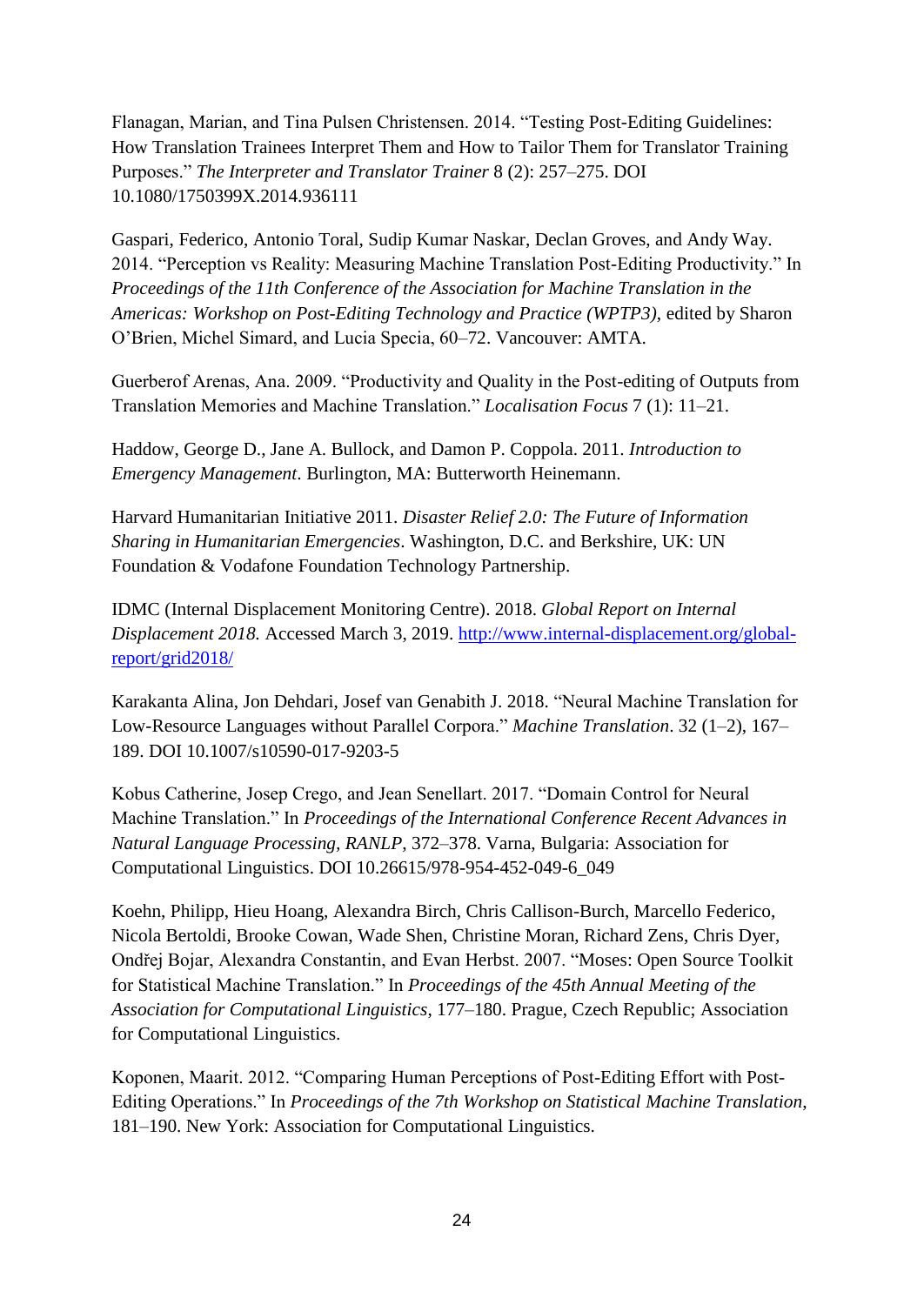Koponen, Maarit. 2015. "How to Teach Machine Translation Post-Editing? Experiences from a Post-Editing Course." In *Proceedings of the 4th Workshop on Post-Editing Technology and Practice (WPTP4)*, 2–15. Miami: Association for Computational Linguistics.

Lewis, William, D. 2010. "Haitian Creole: How to Build and Ship an MT Engine from Scratch in 4 Days, 17 Hours, & 30 Minutes." In *Proceedings of the 14th Annual Conference of the European Association for Machine Translation (EAMT 2010)* (no pagination). Saint-Raphaël, France: EAMT.<http://www.mt-archive.info/EAMT-2010-Lewis.pdf>

Lewis, William D., Robert Munro, and Stephan Vogel. 2011. "Crisis MT: Developing a Cookbook for MT in Crisis Situations." In *Proceedings of the 6th Workshop on Statistical Machine Translation*, 501–511. Edinburgh, Scotland: UK Association for Computational Linguistics.

Liu, Chao-Hong. 2018. *Workshop Proceedings of Technologies for MT of Low Resource Languages (LoResMT 2018)*. Accessed March 3, 2019. http://aclweb.org/anthology/W18- 2200

Liu, Chao-Hong, Catarina Cruz Silva, Longyue Wang, and Andy Way. 2018. "Pivot Machine Translation Using Chinese as Pivot Language." In *Proceedings of the 14th China Workshop on Machine Translation*, 1–12. Wuyishan, China: Springer Nature Singapore Pte Ltd. DOI 10.1007/978-981-13-3083-4 \_ 7.

Mehra Kanav, and Vibhash Chandra. 2017. "Summarizing Microblogs for Emergency Relief and Preparedness." In *Proceedings of the First International Workshop on Exploitation of Social Media for Emergency Relief and Preparedness (SMERP 2017)*, 104–108. Aberdeen, UK: CEUR.<http://ceur-ws.org/Vol-1832/>

Moorkens, Joss, Sharon O'Brien, Igor A. L. da Silva, Norma B. de Lima Fonseca, and Fabio Alves. 2015. "Correlations of Perceived Post-Editing Effort with Measurements of Actual Effort." *Machine Translation* 29 (3-4): 267–284. DOI: 10.1007/s10590-015-9175-2

O'Brien, Sharon. Forthcoming. "Translation Technology and Disaster Management." In *The Routledge Handbook of Translation and Technology*, edited by Minako O'Hagan. Abingdon, Oxon: Routledge.

O'Brien, Sharon, and Cadwell, Patrick. 2017. "Translation Facilitates Comprehension of Health-Related Crisis Information: Kenya as an Example." *JoSTrans: The Journal of Specialised Translation* 28: 23–51. [https://www.jostrans.org/issue28/art\\_obrien.pdf](https://www.jostrans.org/issue28/art_obrien.pdf)

O'Brien, Sharon, Federico M. Federici, Patrick Cadwell, Jay Marlowe, and Brain Gerber. 2018. "Language Translation During Disaster: A Comparative Analysis of Five National Approaches." *International Journal for Disaster Risk Reduction*, 31: 627–636.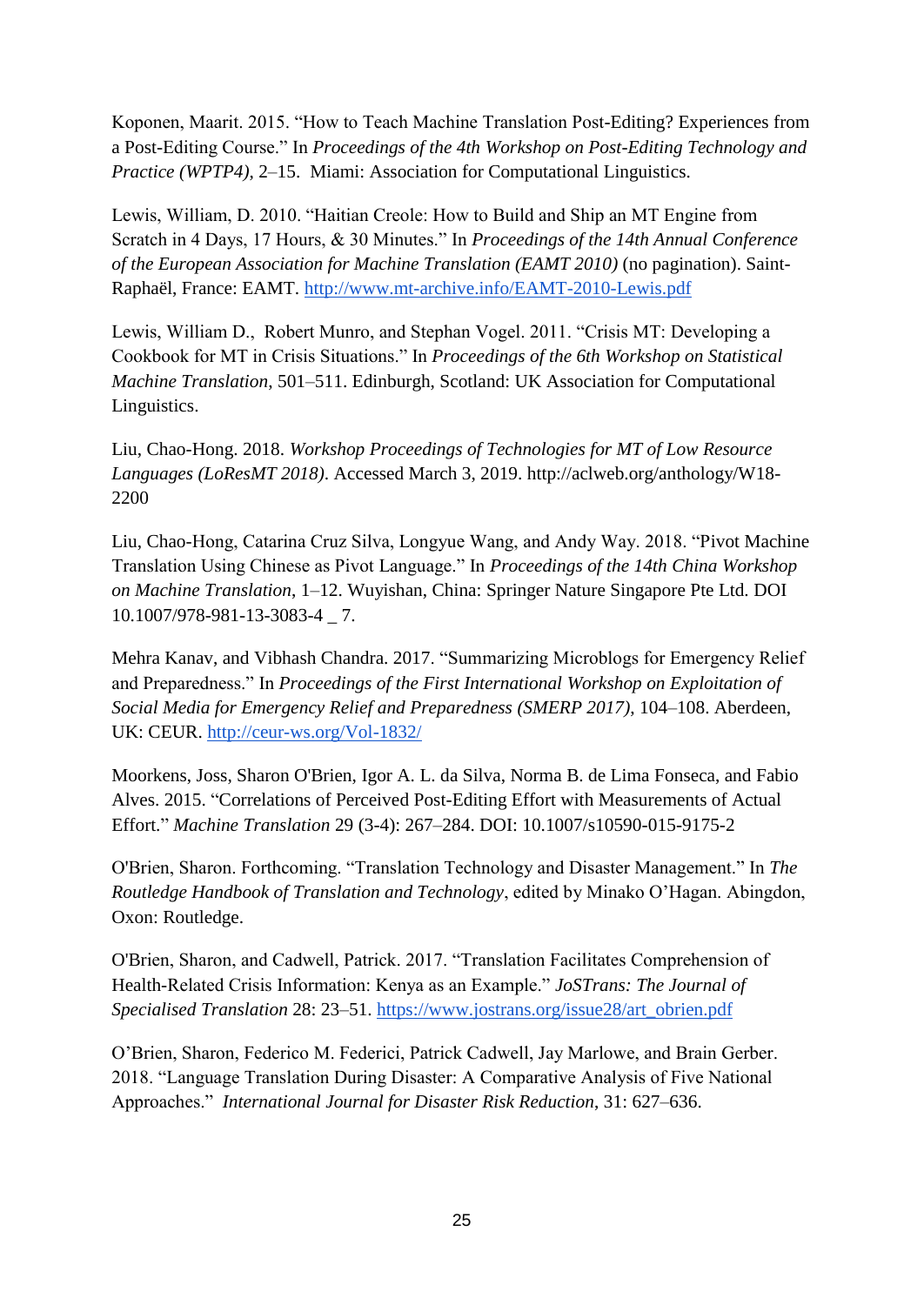Och, Franz Josef and Hermann Ney. 2003. "A Systematic Comparison of Various Statistical Alignment Models." *Computational Linguistics* 29 (1): 19–52. DOI: 10.1162/089120103321337421

Onyshkevych, Boyan. 2014. *Low Resource Languages for Emergent Incidents (LORELEI)*. Accessed March 3, 2019. [https://www.darpa.mil/program/low-resource-languages-for](https://www.darpa.mil/program/low-resource-languages-for-emergent-incidents)[emergent-incidents](https://www.darpa.mil/program/low-resource-languages-for-emergent-incidents)

Patel Sindur, Nirav Bhatt, Chandni Shah, and Rutvika Nanecha. 2017. "Multilingual Microblog Summarization." In *Proceedings of the First International Workshop on Exploitation of Social Media for Emergency Relief and Preparedness (SMERP 2017)*, 116– 121. Aberdeen, UK: CEUR.<http://ceur-ws.org/Vol-1832/>

Plitt, Mirko, and François Masselot. 2010. "A Productivity Test of Statistical Machine Translation Post-Editing in a Typical Localisation Context." *The Prague Bulletin of Mathematical Linguistics* 93: 7–16. DOI: 10.2478/v10108-010-0010-x

Quarantelli, Enrico L. (ed). 1998. *What Is a Disaster? A Dozen Perspectives on the Question*. New York: Routledge.

Santos-Hernández, Jenniffer, and Betty Hearn Morrow. 2013. "Language and Literacy." In *Social Vulnerability to Disasters*, 2nd ed., edited by Deborah S.K. Thomas, Brenda D. Phillips, William E. Lovekamp, and Alice Fothergill, 265–280. Boca Raton, FL: CRC Press.

Sellnow, Timothy L., and Matthew W. Seeger. 2013. *Theorizing Crisis Communication*. Malden, Mass: Wiley-Blackwell.

Shackleton, Jamie. 2018. "Preparedness in Diverse Communities: Citizen Translation for Community Engagement." In *Proceedings of the Information Systems for Crisis Response and Management Asia Pacific 2018 Conference,* 400–406. Wellington, New Zealand: Massey University.

[http://ndhadeliver.natlib.govt.nz/delivery/DeliveryManagerServlet?dps\\_pid=IE37914290](http://ndhadeliver.natlib.govt.nz/delivery/DeliveryManagerServlet?dps_pid=IE37914290)

Sphere Project. 2013. *Humanitarian Charter and Minimum Standards in Humanitarian Response*, 3rd ed. Geneva: The Sphere Project.

Stolcke, Andreas. 2002. "SRILM - An Extensible Language Modeling Toolkit." In *Proceedings of the 7th International Conference on Spoken Language Processing (ICSLP 2002-INTERSPEECH 2002)*, edited by John H. L. Hansen and Bryan L. Pellom, 901–904. Denver, Colorado: International Speech Communication Association.

TAUS. 2013. *Adequacy/Fluency Guidelines.* Accessed March 3, 2019. [https://www.taus.net/academy/best-practices/evaluate-best-practices/adequacy-fluency](https://www.taus.net/academy/best-practices/evaluate-best-practices/adequacy-fluency-guidelines)[guidelines](https://www.taus.net/academy/best-practices/evaluate-best-practices/adequacy-fluency-guidelines)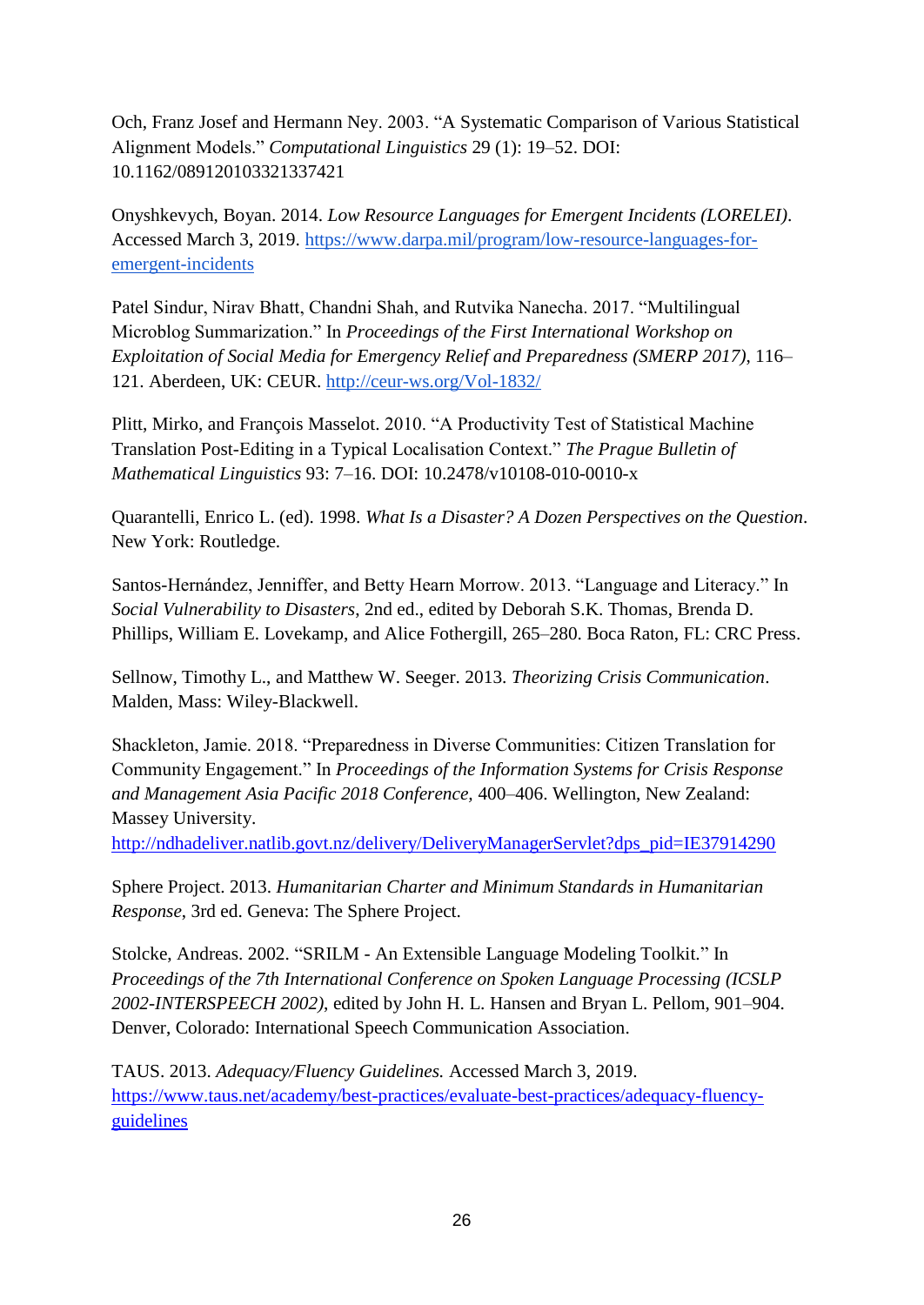Teixeira, Carlos S. C. 2014. "Perceived vs. Measured Performance in the Post-Editing of Suggestions from Machine Translation and Translation Memories." In *Proceedings of the 11th Conference of the Association for Machine Translation in the Americas: Workshop on Post-Editing Technology and Practice (WPTP3)*, edited by Sharon O'Brien, Michel Simard, and Lucia Specia, 450–59. Vancouver: AMTA.

TWB (Translators without Borders). 2019. *Becoming a TWB Partner*. Accessed March 3, 2019.<https://translatorswithoutborders.org/partners/Eligibility/>

Seki, Kaoruko. (ed). 2008. *Civil-Military Guidelines & Reference for Complex Emergencies*. New York, Geneva: United Nations.

Translators without Borders. 2016. *Translators without Borders Develops the World's First Crisis-Specific Machine Translation System for Kurdish Languages.* Accessed June 25, 2019. [https://translatorswithoutborders.org/translators-without-borders-develops-worlds-first-crisis](https://translatorswithoutborders.org/translators-without-borders-develops-worlds-first-crisis-specific-machine-translation-system-kurdish-languages/)[specific-machine-translation-system-kurdish-languages/](https://translatorswithoutborders.org/translators-without-borders-develops-worlds-first-crisis-specific-machine-translation-system-kurdish-languages/)

Waugh, William L., and Kathleen J. Tierney. 2007. Emergency Management: Principles and Practice for Local Government. Washington, D.C.: ICMA Press.

Ziemski, Michał, Junczys-Dowmunt, Marcin, Pouliquen, Bruno. 2016. "The United Nations Parallel Corpus v1.0." In *Proceedings of the 2016 International Conference on Language Resources and Evaluation (LREC),* edited by Nicoletta Calzolari et al., 1–5. Portoroz, Slovenia: European Language Resources Association (ELRA).

# *Appendix A*

Translation and Post-Editing Task Brief given to participants in the 'Citizen Translator' group.

## **Translation and Post-Editing Brief**

Imagine a crisis has occurred in Kenya. You have been asked by Translators without Borders to help communicate some crisis-related messages to Swahili speakers around Kenya. The messages are currently written in French, but they will be sent in Swahili to the mobile phones of people all around Kenya.

These messages will be sent to a wide range of Swahili-speakers: men and women, young and old, people who live in big cities as well as people who live in small villages, people with a high level of education and people with more basic education.

Your job is to produce messages in Swahili:

- 1. That express all the meaning expressed in the French messages accurately (adequate and accurate);
- 2. That use well-formed grammar and spelling and terms in common use (fluent);
- 3. That will be understood and accepted by a wide range of Swahili speakers in Kenya (clear).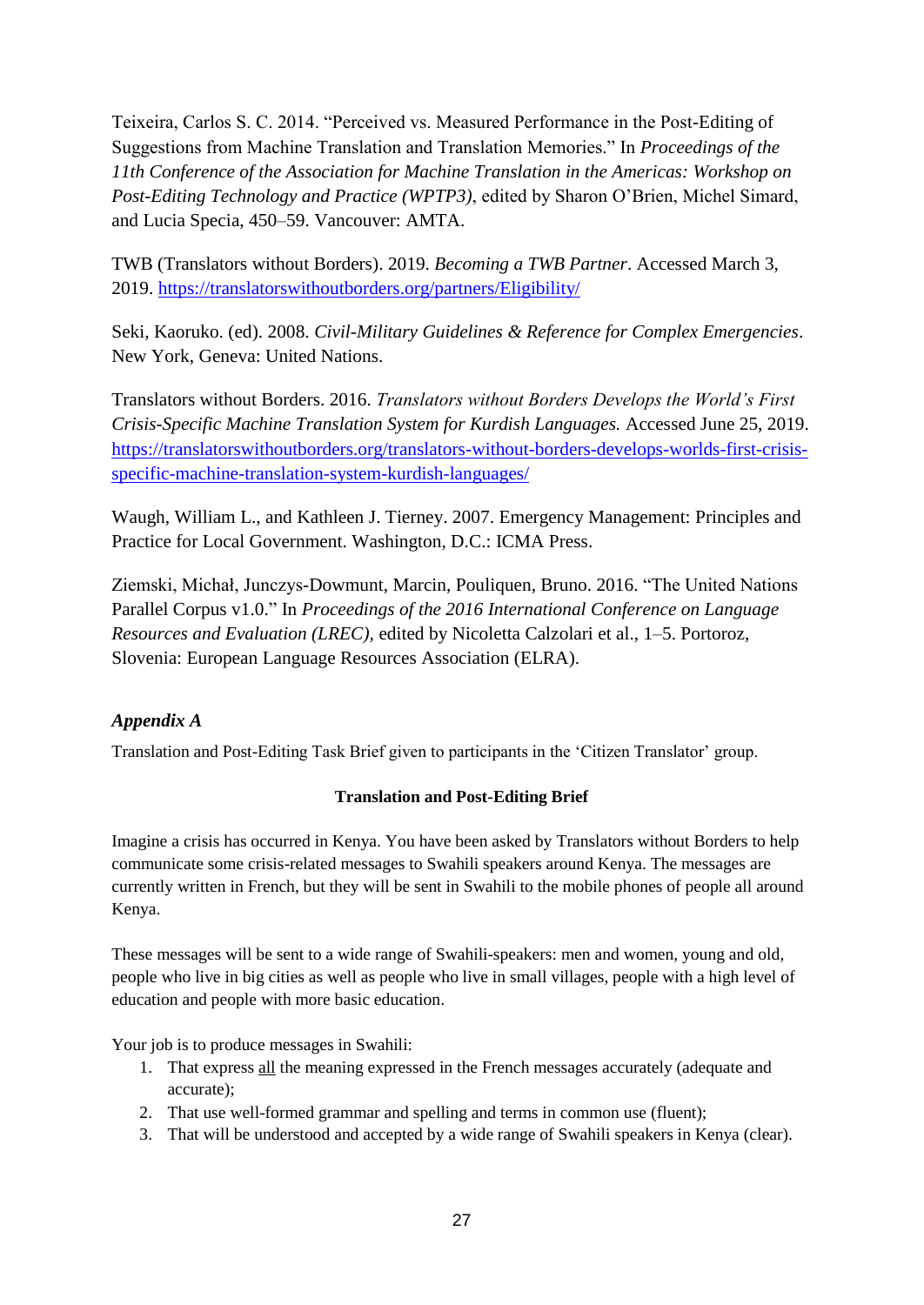You should complete the Swahili messages in the shortest amount of time needed to achieve the goals above (timeliness). Do not spend extra time checking or editing if you think your Swahili message is already adequate, accurate, fluent, and clear.

You will not have access to any dictionaries or other language resources when you are working - this is a crisis situation and you must do the best you can.

For some messages, you will be given a pre-prepared message in Swahili. This message was produced by a machine translation system. You will be asked to complete a short training course on machine translation post-editing. This training will help you to decide how to work with these machine translation messages.

You have been assigned a participant number for today's tasks. You participant number is  $\blacksquare$ . (Please ask your facilitator for your participant number if you have not been given one already.)

# *Appendix B*

Translation and Evaluation Task Brief given to participants in the 'Translation Expert' group.

## **Translation Evaluation Task**

In this task, you will be presented with two sets of 21 short messages in French. Under each French message, there is a Swahili translation. In 7 cases, it is a human translation, in 7 other cases it is raw machine translation output, and in 7 other cases again it is machine translation output post-edited by a human. You will not know which is which, and the order in which the different translations are presented has been randomised.

Please evaluate the Swahili translations for each French message for adequacy and fluency. Consider the following definitions of adequacy and fluency in your evaluations.

### Adequacy

"How much of the meaning expressed in the source is also expressed in the target translation" (Linguistic Data Consortium).

### Fluency

To what extent the translation is "one that is well-formed grammatically, contains correct spellings, adheres to common use of terms, titles and names, is intuitively acceptable and can be sensibly interpreted by a native speaker" (Linguistic Data Consortium).

There will be space for you to comment on your evaluation choices, and we would like you to use this space to comment on any errors in the Swahili translations. When considering errors, please consider the follow error types.

| Adequacy | $\mathbf{r}$   |
|----------|----------------|
| . .      | <b>Fluency</b> |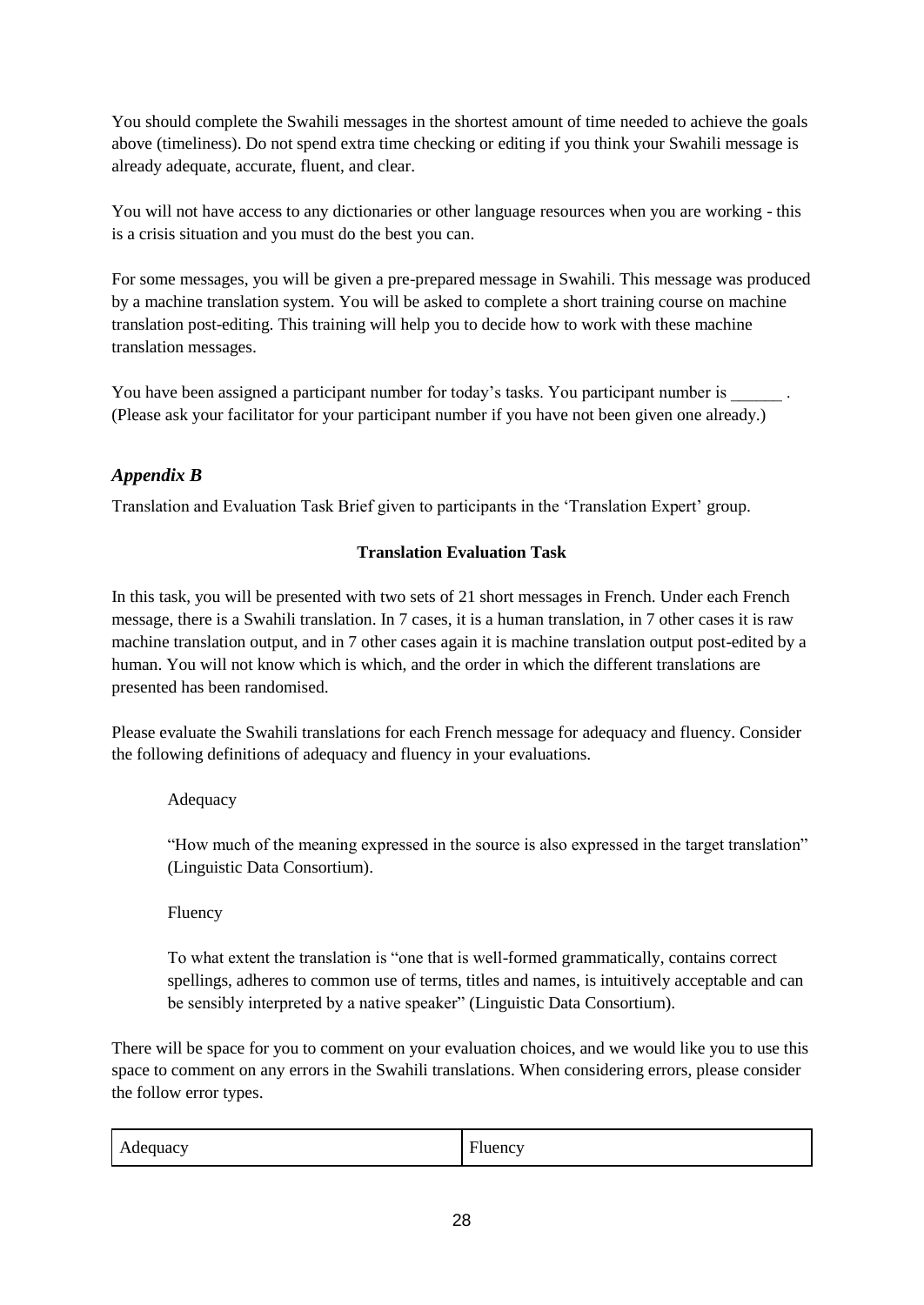| Meaningful content has been added                    | The translation contains a <b>grammar</b> error      |
|------------------------------------------------------|------------------------------------------------------|
| Meaningful content has been <b>omitted</b>           | The translation contains a spelling error            |
| Meaningful content has been mistranslated            | The translation contains a <b>formatting</b> error   |
| Meaningful content has been left <b>untranslated</b> | The translation contains something<br>unintelligible |

Let us give you an example:

*FR: N'utilisez pas de feu à flamme nue.* SW: Usitumie moto wa uchi.

|                                                                                                                                                                                                                                                                                                                  | Everything      | Most | Little     | None             |
|------------------------------------------------------------------------------------------------------------------------------------------------------------------------------------------------------------------------------------------------------------------------------------------------------------------|-----------------|------|------------|------------------|
| Adequacy (how<br>much of the<br>source meaning is<br>expressed in the<br>translation)                                                                                                                                                                                                                            |                 | V    |            |                  |
|                                                                                                                                                                                                                                                                                                                  | <b>Flawless</b> | Good | Dis-fluent | Incomprehensible |
| Fluency (how<br>well-formed is<br>the grammar,<br>spelling, term<br>use, etc.)                                                                                                                                                                                                                                   |                 | V    |            |                  |
| Please comment<br>The Swahili sentence starts very well, using the correct subject marker. It<br>would appear that the sentence is structurally well formed. The only mistake is<br>on the translation,<br>that something has been omitted before "uchi" to adequately express "à flamme<br>if desired.<br>nue". |                 |      |            |                  |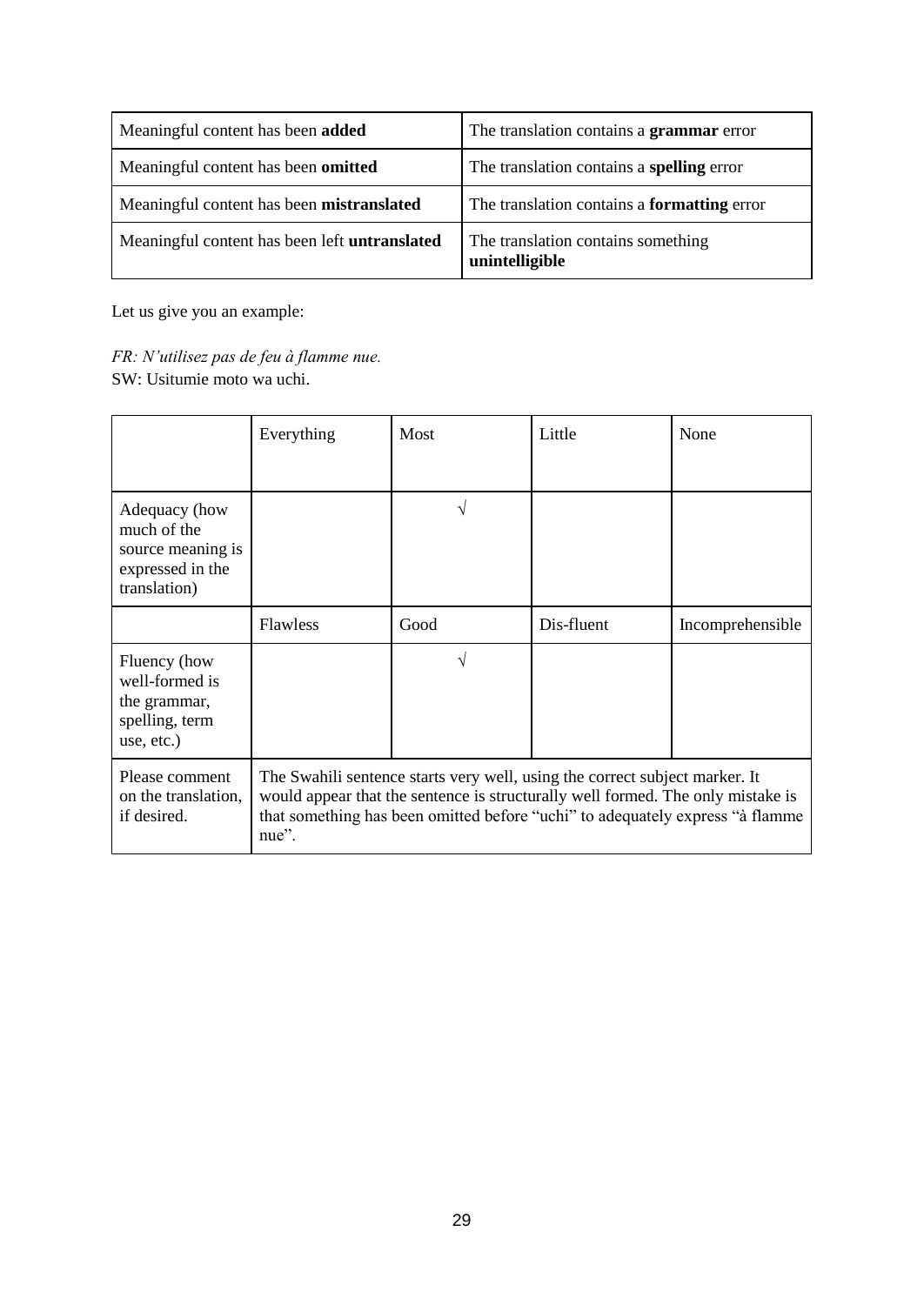| Name of<br>sector       | $%$ of<br>translation<br>requests<br>(by word<br>count) | <b>Examples of content</b>                                                                                                     |
|-------------------------|---------------------------------------------------------|--------------------------------------------------------------------------------------------------------------------------------|
| Education               | 32%                                                     | Teacher training material<br>$\bullet$                                                                                         |
|                         |                                                         | Informal education in emergencies curriculum<br>$\bullet$                                                                      |
|                         |                                                         | Disaster risk reduction activity for children<br>$\bullet$                                                                     |
| Communi                 | 21%                                                     | Public messaging around monsoon preparedness in the camps<br>$\bullet$                                                         |
| cating                  |                                                         | Feedback from the community about humanitarian operations<br>$\bullet$                                                         |
| with<br>communiti<br>es |                                                         | Training material for humanitarian interpreters and field workers<br>$\bullet$                                                 |
| Multi-<br>sectoral      | 20%                                                     | Survey to be conducted with affected communities covering a variety<br>$\bullet$<br>of topics                                  |
|                         |                                                         | Self-care training material for humanitarian staff<br>$\bullet$                                                                |
|                         |                                                         | Focus-group discussion guide for a qualitative research project<br>$\bullet$                                                   |
| Protection              | 7%                                                      | Resource for child-friendly spaces<br>$\bullet$                                                                                |
|                         |                                                         | Training materials for teaching humanitarian staff to protect<br>$\bullet$<br>unaccompanied children                           |
|                         |                                                         | Guidelines for preventing sexual exploitation and abuse of crisis<br>$\bullet$<br>affected populations by humanitarian workers |
| Health                  | 7%                                                      | Written and audio public messages during a diptheria outbreak<br>$\bullet$                                                     |
|                         |                                                         | Patient intake form for medical clinics<br>$\bullet$                                                                           |
|                         |                                                         | Training handout for humanitarian staff handling psychosocial<br>$\bullet$<br>support activities                               |
| Water,                  | 6%                                                      | Video content about hand washing<br>$\bullet$                                                                                  |
| Sanitation,<br>and      |                                                         | Survey about hygiene practices<br>$\bullet$                                                                                    |
| Hygiene<br>(WASH)       |                                                         | Poster instructing the use of pit latrines<br>$\bullet$                                                                        |
| Other                   | 7%                                                      | Survey following up after an emergency shelter distributions<br>$\bullet$                                                      |
|                         |                                                         | Poster about cash distributions<br>$\bullet$                                                                                   |
|                         |                                                         | Humanitarian newsletter about different fuel sources in the camp<br>$\bullet$                                                  |
|                         |                                                         |                                                                                                                                |

| Step 1      | Step 2                          | Step 3                                |  |
|-------------|---------------------------------|---------------------------------------|--|
| Researchers | Citizen translators<br>$(n=10)$ | <b>Translation experts</b><br>$(n=2)$ |  |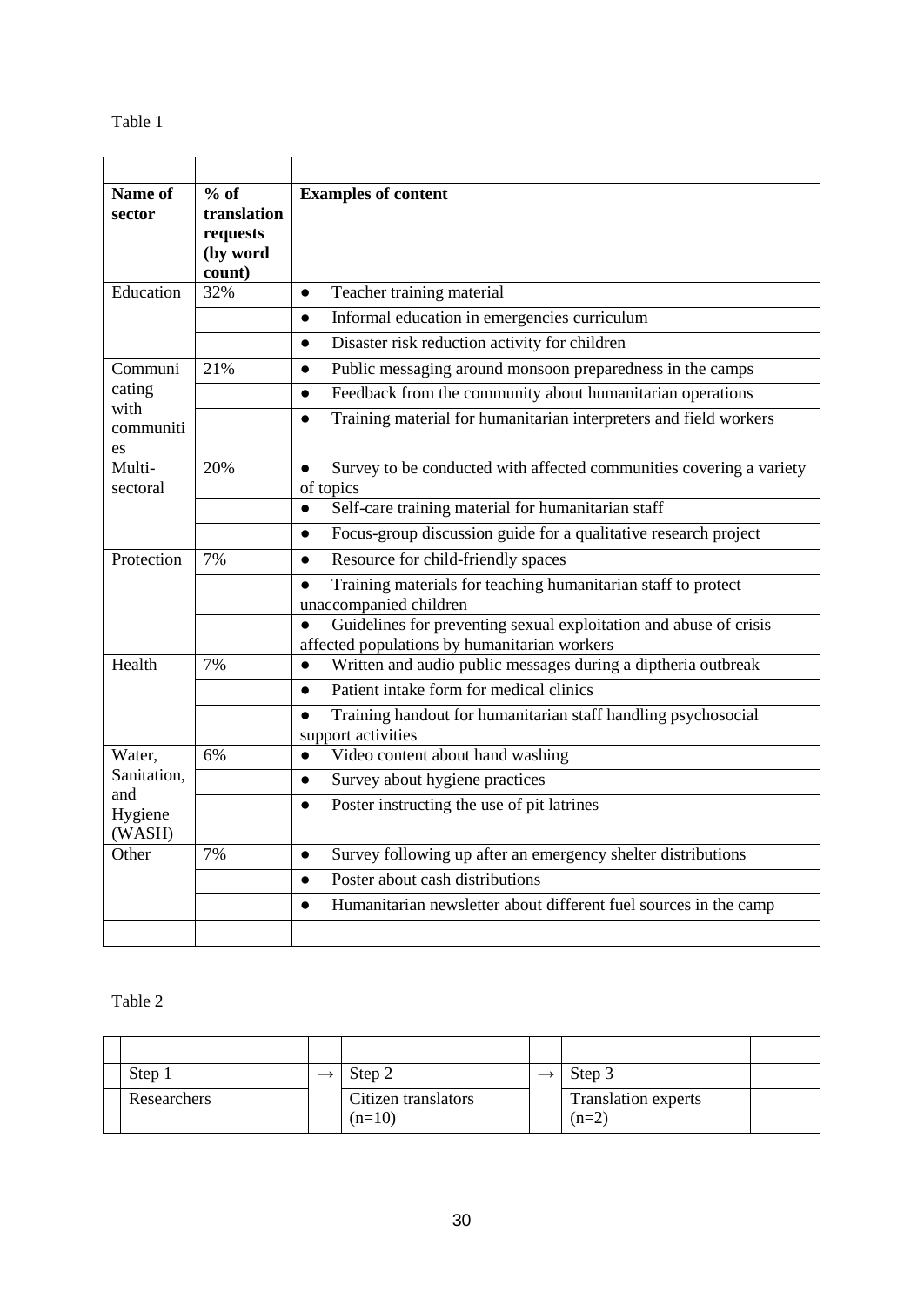| Sourced crisis-related<br>content                      | Read a task brief                    | Read a task brief                           |
|--------------------------------------------------------|--------------------------------------|---------------------------------------------|
| Prepared content in a<br>CAT tool for translation      | Translated content in a<br>CAT tool  | Evaluated raw MT<br>output from Step 1      |
| Prepared content in a<br>CAT tool for post-<br>editing | Took a post-editing<br>course online | Evaluated human<br>translations from Step 2 |
| Prepared raw MT output<br>for evaluation               | Post-edited content in a<br>CAT tool | Evaluated post-edits<br>from Step 2         |
|                                                        | Evaluated content online             |                                             |
|                                                        |                                      |                                             |

|                | <b>HUMAN TRANSLATION</b>                                                                                                                                      |                                    |                                   |                         |                         |  |
|----------------|---------------------------------------------------------------------------------------------------------------------------------------------------------------|------------------------------------|-----------------------------------|-------------------------|-------------------------|--|
|                | <b>Cleaned and localized ST followed by our Crisis MT</b><br>output for reference (in italics)                                                                | <b>ST</b><br>wor<br>d<br>cou<br>nt | Pri<br>ma<br>ry<br>do<br>mai<br>n | Cri<br>sis<br>pha<br>se | <b>ST</b><br>sen<br>der |  |
| $\mathbf{1}$   | N'utilisez pas de feu à flamme nue.<br>Usitumie moto ulio wazi.                                                                                               | $\tau$                             | Sa                                | Re                      | Fr                      |  |
| 2              | Restez à l'abri et NE SORTEZ SOUS AUCUN<br>PRETEXTE.<br>Endelea salama na usiende kwa PRETEXT yoyote.                                                         | 9                                  | Sa                                | Re                      | Fr                      |  |
| $\overline{3}$ | Réfugiez-vous dans la pièce la plus sûre de votre habitation.<br>Jikimbilia kwenye chumba kilicho salama kabisa nyumbani<br>kwako.                            | 10                                 | Sa                                | Re                      | Fr                      |  |
| $\overline{4}$ | Eloignez-vous des ouvertures pour éviter les projections de<br>verre en cas de bris.<br>Ondoa mbali na ufunguzi ili uepuke kuacha kioo wakati<br>umeharibiwa. | 13                                 | Sa                                | Re                      | Fr                      |  |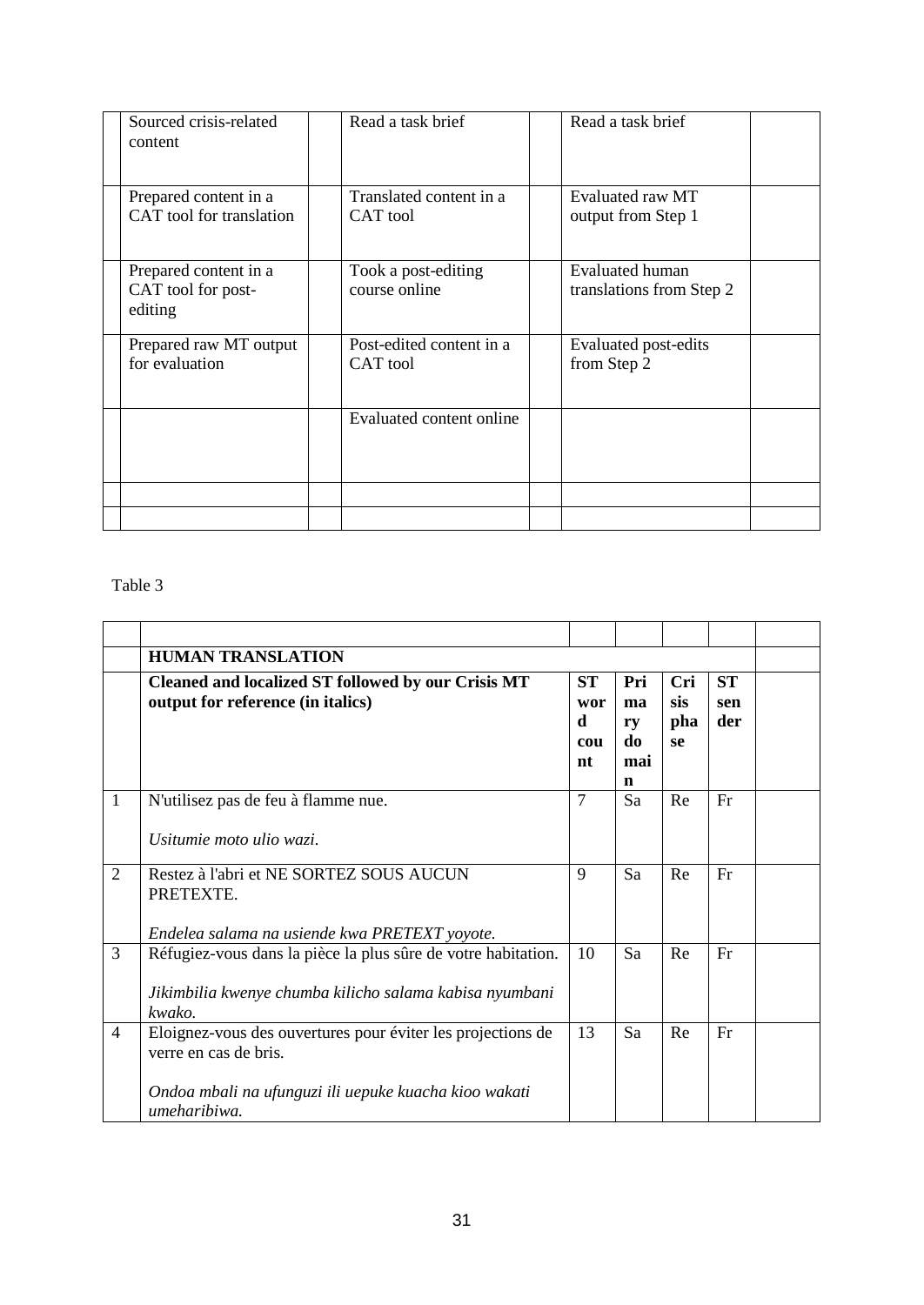| $\overline{5}$ | METTEZ-VOUS EN SECURITE. Installez-vous en hauteur                                                                     | 25 | Sa | Pr | Co |  |
|----------------|------------------------------------------------------------------------------------------------------------------------|----|----|----|----|--|
|                | à l'abri dans un bâtiment. Coupez l'électricité et le gaz.<br>Mettez les produits d'entretien et produits chimiques en |    |    |    |    |  |
|                | hauteur.                                                                                                               |    |    |    |    |  |
|                |                                                                                                                        |    |    |    |    |  |
|                | Salama. Kusimama juu ya urefu wa jengo. Zima umeme na                                                                  |    |    |    |    |  |
|                | gesi. Weka bidhaa za kusafisha na kemikali kwenye mahali<br>pa juu.                                                    |    |    |    |    |  |
| 6              | Prévoyez des moyens d'éclairages de secours et faites une                                                              | 36 | Sa | Pr | Fr |  |
|                | réserve d'eau potable. N'intervenez en aucun cas sur les                                                               |    |    |    |    |  |
|                | toitures et ne touches pas aux fils électriques tombes au sol.                                                         |    |    |    |    |  |
|                | Prenez contact avec vos voisins et organisez-vous.                                                                     |    |    |    |    |  |
|                | Kutoa taa za dharura na kuhifadhi maji ya kunywa.                                                                      |    |    |    |    |  |
|                | Usichukue hatua yoyote juu ya paa au kugusa waya kwenye                                                                |    |    |    |    |  |
|                | sakafu. Endelea kuwasiliana na majirani zako na kujiandaa<br>mwenyewe.                                                 |    |    |    |    |  |
| $\tau$         | Si l'un de vos proche présente des symptômes suspects,                                                                 | 31 | He | Re | Dr |  |
|                | appelez gratuitement les équipes d'urgence ou allez au                                                                 |    |    |    |    |  |
|                | centre de santé public agréé le plus proche pour une prise en<br>charge adéquate.                                      |    |    |    |    |  |
|                |                                                                                                                        |    |    |    |    |  |
|                | Ikiwa mpendwa wako ana dalili zenye tuhuma, tafadhali                                                                  |    |    |    |    |  |
|                | piga simu ya timu ya dharura kwa bure au kwenda kwenye                                                                 |    |    |    |    |  |
|                | kituo cha afya cha umma kilichoidhinishwa karibu na<br>huduma inayofaa.                                                |    |    |    |    |  |
| 8              | Pour la semaine 47 allant du 19 au 25 novembre 2018, nous                                                              | 36 | He | Re | Dr |  |
|                | avons enregistré : 309 cas suspects investigués et testés au                                                           |    |    |    |    |  |
|                | laboratoire, 46 nouveaux cas confirmés, 24 décès de cas                                                                |    |    |    |    |  |
|                | confirmés, 12 nouvelles personnes guéries.                                                                             |    |    |    |    |  |
|                | Katika juma la 47 la Novemba 19-25, 2018, tuliandika: kesi                                                             |    |    |    |    |  |
|                | 309 za watuhumiwa zilifuatiliwa na kupimwa katika                                                                      |    |    |    |    |  |
|                | maabara, kesi 46 zilizotambuliwa, matukio 24                                                                           |    |    |    |    |  |
|                | yaliyothibitishwa, na kesi 12 zilizoponywa.                                                                            |    |    |    |    |  |
| 9              | Partage ce message et sauve des vies.                                                                                  | 7  | He | Pr | Dr |  |
|                | Shiriki ujumbe huu na uhifadhi maisha.                                                                                 |    |    |    |    |  |
| 10             | #SavoirCestPouvoirAgir. Les premiers symptômes du                                                                      | 31 | He | Pr | Dr |  |
|                | Poliovirus sont : A. Fièvre et maux de têtes, B. Fatigue, C.                                                           |    |    |    |    |  |
|                | Vomissements, D. Raideurs au cou et douleurs dans les                                                                  |    |    |    |    |  |
|                | membres, E. Paralysie souvent permanente.                                                                              |    |    |    |    |  |
|                | #KuwezeshaCestPouvoirAgir. Dalili za awali za virusi vya                                                               |    |    |    |    |  |
|                | polio ni: A. Homa na kichwa, B. Uchovu, C. Kuvunja, D.                                                                 |    |    |    |    |  |
|                | Ugumu wa shingo na maumivu kwenye viungo, E. mara                                                                      |    |    |    |    |  |
| 11             | nyingi ni ya kudumu.<br>#LesSymptômesduPalu. Le paludisme se manifeste par la                                          | 33 | He | Pr | Dr |  |
|                | fièvre, les maux de têtes, les vomissements ainsi qu'autres                                                            |    |    |    |    |  |
|                | signes de type grippal. Ces symptômes apparaissent entre                                                               |    |    |    |    |  |
|                | 10 et 15 jours après la piqure de moustique.                                                                           |    |    |    |    |  |
|                | #LesSymptômesduPalu. Malaria inajulikana na homa,                                                                      |    |    |    |    |  |
|                | maumivu ya kichwa, kutapika na dalili nyingine za mafua.                                                               |    |    |    |    |  |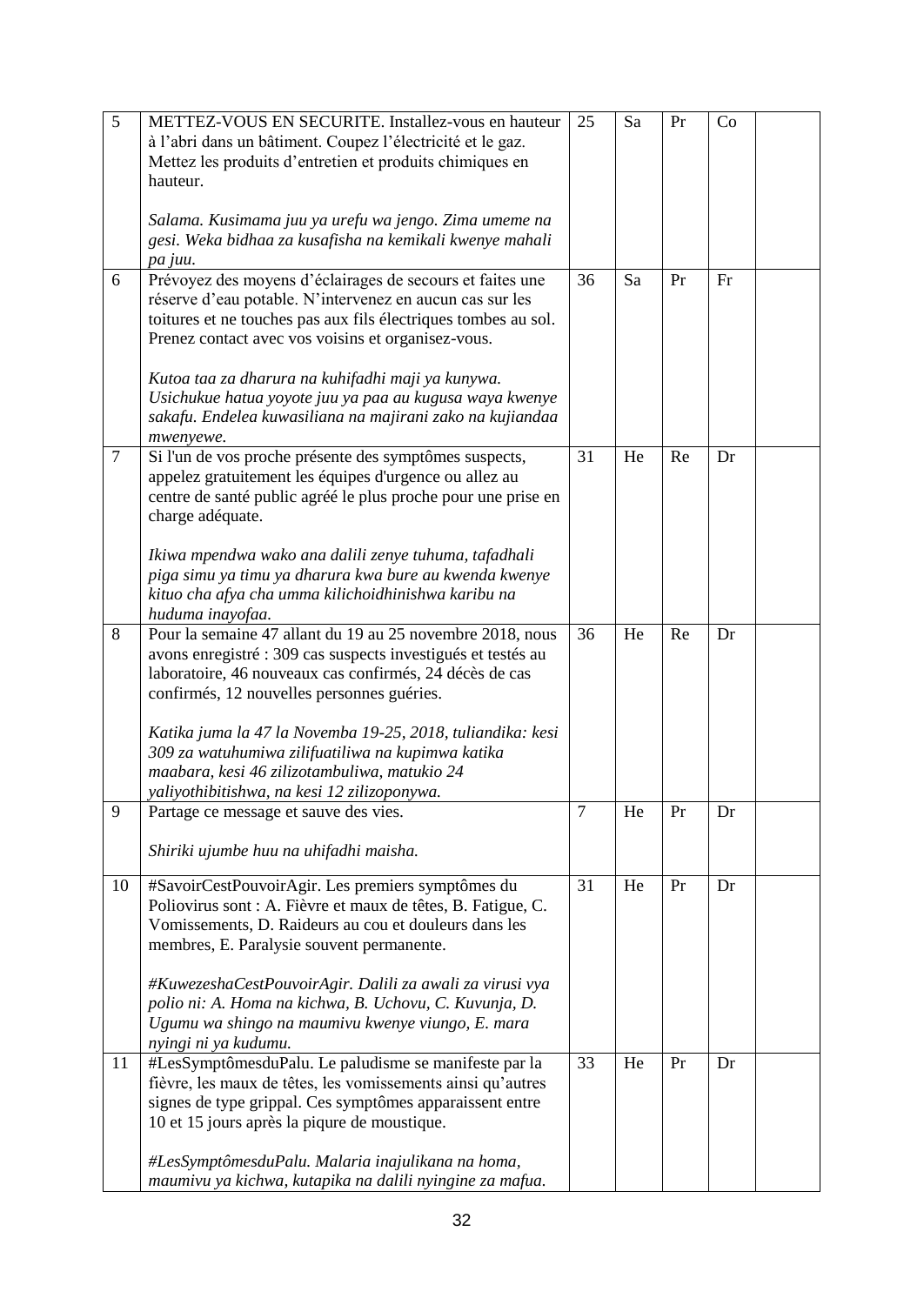|    | Dalili hizi hutokea siku 10 hadi 15 baada ya kuumwa kwa<br>mbu.                                                                                                                                                                                                                                                                                                                                                                                             |    |    |    |    |  |
|----|-------------------------------------------------------------------------------------------------------------------------------------------------------------------------------------------------------------------------------------------------------------------------------------------------------------------------------------------------------------------------------------------------------------------------------------------------------------|----|----|----|----|--|
| 12 | Le théâtre est un art important pour sensibiliser la<br>population sur Ebola. A travers des sketchs comiques ou<br>tragiques, les acteurs font vivre d'intenses émotions au<br>public qui laissent une trace indélébile dans leur mémoire.<br>Theatre ni sanaa muhimu ya kuongeza ufahamu wa virusi<br>vya Ebola. Kupitia picha za katuni au maafa, wasanii<br>huleta hisia kali kwa umma, na kuacha athari zisizoweza<br>kukubalika katika kumbukumbu zao. | 35 | He | Pr | Dr |  |
| 13 | La coopération se poursuit pour qu'une réponse adaptée à<br>chaque cas soit trouvée.<br>Ushirikiano unaendelea kuhakikisha kwamba majibu<br>yanapatikana yanafaa kwa kila kesi.                                                                                                                                                                                                                                                                             | 13 | Sh | Re | Fr |  |
| 14 | Au total depuis le début du démantèlement, ce sont donc<br>4014 personnes qui ont d'ores et déjà été mises à l'abri.<br>Tangu mwanzo wa uharibifu, jumla ya watu 4,014<br>wamehifadhiwa.                                                                                                                                                                                                                                                                    | 21 | Sh | Re | Fr |  |
|    |                                                                                                                                                                                                                                                                                                                                                                                                                                                             |    |    |    |    |  |

|                | <b>POST-EDITING</b>                                                                                                                                    |                                    |                               |                                |                         |  |
|----------------|--------------------------------------------------------------------------------------------------------------------------------------------------------|------------------------------------|-------------------------------|--------------------------------|-------------------------|--|
|                | Cleaned and localized ST followed by our Crisis MT output<br>for reference (in italics)                                                                | <b>ST</b><br>wor<br>d<br>cou<br>nt | Pri<br>mar<br>V<br>dom<br>ain | <b>Cris</b><br>is<br>phas<br>e | <b>ST</b><br>send<br>er |  |
| 1              | Coupez le courant électrique du réseau.<br>Zima nguvu kwenye mtandao.                                                                                  | 6                                  | Sa                            | Re                             | Fr                      |  |
| $\overline{2}$ | Essayez de rester calme. La situation va évoluer rapidement.<br>Jaribu kukaa. Hali itaendeleza haraka.                                                 | 9                                  | Sa                            | Re                             | Fr                      |  |
| 3              | Préparez-vous à subir des coupures d'électricité et d'eau potable.<br>Kuwa tayari kupata uzoefu wa nguvu na maji safi.                                 | 9                                  | Sa                            | Re                             | Fr                      |  |
| $\overline{4}$ | Attendez impérativement les consignes diffusées sur les radios<br>avant de changer de posture.<br>Lazima unasubiri maelekezo kutoka kwa redio kabla ya | 13                                 | Sa                            | Re                             | Fr                      |  |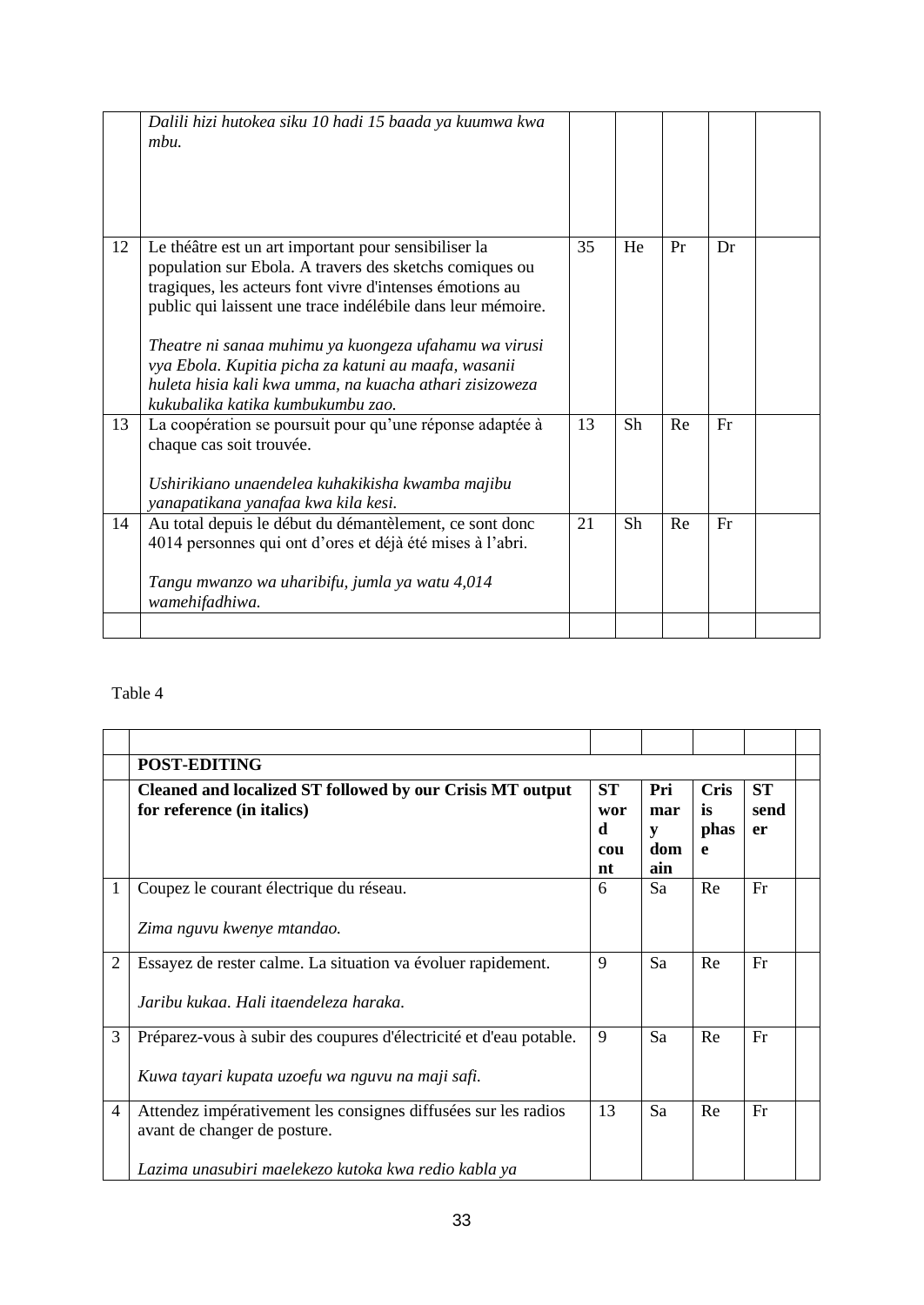|                                  | kubadilisha pose.                                                                                                                                                                                                                                                                         |                |    |    |    |  |
|----------------------------------|-------------------------------------------------------------------------------------------------------------------------------------------------------------------------------------------------------------------------------------------------------------------------------------------|----------------|----|----|----|--|
|                                  |                                                                                                                                                                                                                                                                                           |                |    |    |    |  |
| 5                                | PRENEZ DES NOUVELLES DE VOS PROCHES. Souciez-                                                                                                                                                                                                                                             | 23             | Sa | Pr | Co |  |
|                                  | vous des personnes proches (familles, voisins, personnes<br>vulnérables). Signalez votre départ, destination et arrivé à vos                                                                                                                                                              |                |    |    |    |  |
|                                  | proches.                                                                                                                                                                                                                                                                                  |                |    |    |    |  |
|                                  | Pata habari kutoka kwa umaarufu wako. Jihadharini na watu<br>karibu na wewe (familia, majirani, vikundi vya hatari). Ripoti<br>sehemu yako ya mwanzo, marudio na wapendwa wako.                                                                                                           |                |    |    |    |  |
| 6                                | Mettez-vous à l'abri. N'utilisez pas votre véhicule. Fermez<br>portes, fenêtres et volets. Placez les groupes électrogènes à<br>l'extérieur de la maison. Prenez vos précautions si vous utilisez<br>un dispositif d'assistance médicale (contactez l'organisme qui                       | 38             | Sa | Pr | Fr |  |
|                                  | en assure la gestion).                                                                                                                                                                                                                                                                    |                |    |    |    |  |
|                                  | Dodge. Usitumie gari lako. Funga milango, madirisha na<br>vipofu. Weka jenereta nje ya nyumba. Ikiwa unatumia vifaa vya<br>matibabu, tumia tahadhari (wasiliana na shirika linaloweza<br>kuitunza).                                                                                       |                |    |    |    |  |
| $\tau$                           | J'ai été en contact avec une personne malade de la rougeole,<br>même brièvementDans ma familleDans un lieu d'accueil<br>collectif : crèche, chez l'assistante maternelle, écoleSur mon<br>lieu de travail : bureau, cantine                                                               | 32             | He | Re | Fs |  |
|                                  | Nimekuwa nikiwasiliana na majani, hata kwa muda mfupi<br>katika familia yangu  katika eneo la mapokezi ya pamoja:<br>kitalu, msaidizi wa mama, shule  mahali yangu ya kazi: ofisi,<br>Canteen                                                                                             |                |    |    |    |  |
| 8                                | Rougeole. Si vous êtes malades : restez à la maison, portez un<br>masque chirurgical, prévenez rapidement les personnes avec qui<br>vous avez été en contact, surtout s'il s'agit de nourrissons,<br>femmes enceintes, personnes immunodéprimées ou sous<br>traitement immunosuppresseur. | 38             | He | Re | Fs |  |
|                                  | Vipimo. Ikiwa wewe ni mgonjwa: kukaa nyumbani, kuvaa mask<br>na haraka kukuonya watu ambao umekuwa wazi, hasa kama<br>wao ni watoto wachanga, wanawake wajawazito, kutokuwa na<br>maambukizi ya kinga au immunosuppression.                                                               |                |    |    |    |  |
| 9                                | Prévention contre la maladie à virus Ebola.                                                                                                                                                                                                                                               | $\overline{7}$ | He | Pr | Dr |  |
|                                  | Kuzuia ugonjwa wa virusi vya Ebola.                                                                                                                                                                                                                                                       |                |    |    |    |  |
| $\mathbf{1}$<br>$\boldsymbol{0}$ | Vaccination. #StopEbola. La vaccination contre Ebola est<br>entièrement VOLONTAIRE. Voici toutes les étapes du<br>processus si vous acceptez de vous faire vacciner en tant que<br>contact ou prestataire de première ligne.                                                              | 31             | He | Pr | Dr |  |
|                                  | Kinga. #StopEbola. Chanjo dhidi ya Ebola ni kabisa kwa hiari.<br>Ikiwa unakubaliana na chanjo kama hatua yako kuu ya<br>mawasiliano au mtoa huduma, zifuatazo ni hatua zote katika<br>mchakato.                                                                                           |                |    |    |    |  |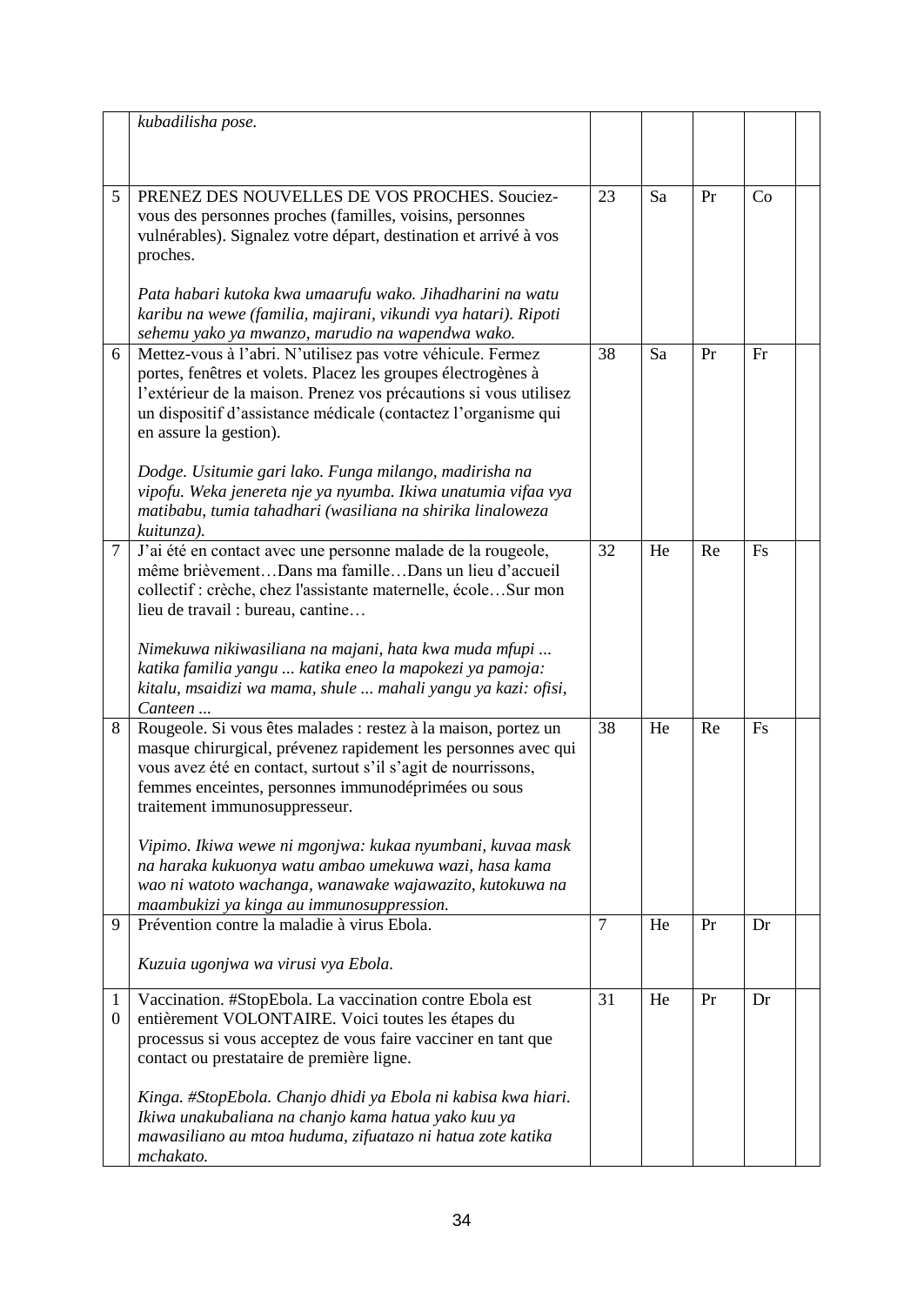| $\mathbf{1}$<br>$\mathbf{1}$   | #Prévention. L'utilisation des moustiquaires imprégnées à<br>longue durée d'action est actuellement le seul moyen de<br>protection individuelle contre le Paludisme. A cela il faut<br>associer l'assainissement du cadre de vie des communautés.<br>#Prévention. Matumizi ya nyavu za kutibiwa na wadudu kwa<br>muda mrefu ndiyo njia pekee ya kupambana na malaria. Hii                                                                                                                                                                        | 32 | He | Pr | Dr |  |
|--------------------------------|--------------------------------------------------------------------------------------------------------------------------------------------------------------------------------------------------------------------------------------------------------------------------------------------------------------------------------------------------------------------------------------------------------------------------------------------------------------------------------------------------------------------------------------------------|----|----|----|----|--|
| $\mathbf{1}$<br>$\overline{2}$ | lazima ihusishwe na afya ya mazingira ya viumbe hai.<br>Vitesse de propagation d'Ebola. Une personne malade non-isolée<br>contamine en moyenne 70 personnes en milieu urbain.<br>L'isolement rapide de la personne malade et la vaccination de<br>ses contacts permettent d'arrêter la propagation du virus.<br>Kasi ya maambukizi ya virusi vya Ebola. Mgonjwa<br>asiyetambuliwa ana wastani wa watu 70 waliosababishwa<br>katika maeneo ya mijini. Kutengwa haraka kwa wagonjwa na<br>chanjo ya mawasiliano husaidia kuzuia kuenea kwa virusi. | 34 | He | Pr | Dr |  |
| $\mathbf{1}$<br>3              | 3242 majeurs ont donc été accueillis en CAO et 772 mineurs ont<br>rejoint le CAP.<br>Kwa hiyo, CAO ilipokea wataalamu 3,242 na watoto 772<br>walijiunga na CAP.                                                                                                                                                                                                                                                                                                                                                                                  | 15 | Sh | Re | Fr |  |
| $\mathbf{1}$                   | Retrouvez toutes les infos sur les opérations de mise à l'abri,<br>l'accueil et l'accompagnement dans les centres d'accueil et<br>$\overline{4}$<br>d'orientation.<br>Pata habari zote kuhusu kituo cha kukimbia, mapokezi na<br>ushirikiano kwenye kituo cha mapokezi na maelekezo.                                                                                                                                                                                                                                                             | 20 | Sh | Re | Fr |  |
|                                |                                                                                                                                                                                                                                                                                                                                                                                                                                                                                                                                                  |    |    |    |    |  |

|                          | <b>Human Translation</b>    |                            |                           | <b>Post-Editing</b>                  |  |                           | <b>Machine Translation</b> |                            |                           |
|--------------------------|-----------------------------|----------------------------|---------------------------|--------------------------------------|--|---------------------------|----------------------------|----------------------------|---------------------------|
| <b>Adequacy</b>          | To<br>tal<br>C<br>011<br>nt | Weig<br>hted<br>Coun<br>t. | <b>Adequacy</b>           | To<br>tal<br>$\mathbf C$<br>ou<br>nt |  | Weig<br>hted<br>Coun<br>t | <b>Adequacy</b>            | To<br>tal<br>C<br>ou<br>nt | Weig<br>hted<br>Coun<br>t |
| Everything (4<br>points) | 10                          | 40                         | Everything (4)<br>points) | 11                                   |  | 44                        | Everything (4)<br>points)  | 1                          | 4                         |
| Most $(3)$<br>points)    | 16                          | 48                         | Most $(3)$<br>points)     | 14                                   |  | 42                        | Most $(3)$<br>points)      | 8                          | 24                        |
| Little (2)<br>points)    | 1                           | $\overline{2}$             | Little (2)<br>points)     | $\overline{2}$                       |  | $\overline{4}$            | Little (2)<br>points)      | 5                          | 10                        |
| None $(1)$<br>point)     | 1                           | 1                          | None $(1)$<br>point)      | $\mathbf{1}$                         |  | $\mathbf{1}$              | None $(1)$<br>point)       | $\overline{0}$             | $\overline{0}$            |
|                          | 28                          | 91                         |                           | 28                                   |  | 91                        |                            | 14                         | 38                        |
|                          |                             |                            |                           |                                      |  |                           |                            |                            |                           |